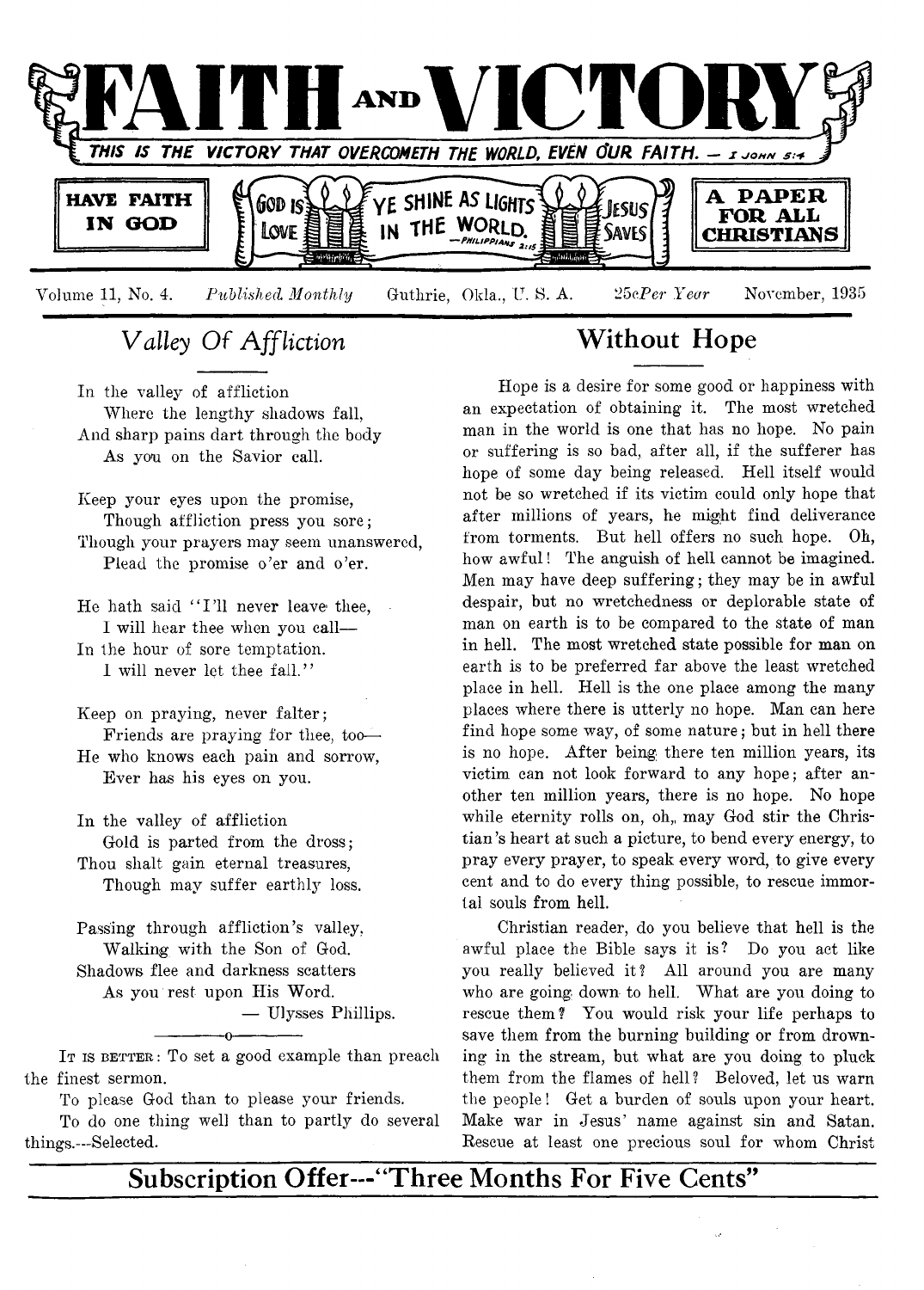died. Can yon not spend more time in prayer? Can you lay down at night carelessly upon your bed, when all around are immortal souls treading the way to hell? Oh, pour out your soul in anguish for these dear lost ones. Thousands in foreign lands are going down without a knowledge of Jesus. Can yon spend your money for one thing that is not absolutely necessary, when millions are needing the Bread of life? Think of yourself being in a place of the deepest misery and wretchedness forever. Would you not want people to do all they could to rescue you from such a place? "As ye would that men should do to you, do ye also to them likewise." Let us be up and doing while it is called today. Soon it will be too late. If you are going to do anything, do it now! Soon the day of mercy will be past. Soon the great work of redeeming man will be brought to an end when there will be no more redemption. 0 God! let this down upon our hearts!  $-$  C. E. Orr.

# **The House Of God**

------------- o-------------

That God has a house, a building, at this present time should be beyond question with every Spiritilluminated soul.

When God was talking to Moses about building the literal tabernacle or house, He admonished him (Heb. 8: 5) and said. " For see, saith he, that thou make all things according to the pattern shewed thee in the mount." By this we can see that God was very careful that the literal tabernacle or house be exactly as the pattern. Why this carefulness ? Because God wanted to make certain that the literal house would be an exact or true shadow or type of the true tabernacle or house which the Lord (Jesus) pitched and not man.  $(Heb. 8: 2)$ .

The tabernacle or House of God is just as real today to the truly Spirit-filled souls, to the true Israel of God as the literal tabernacle or house was to literal Israel. God inhabited or dwelled in the literal house and the children of God went there to meet with God. And today in the true tabernacle or house which the Lord (Jesus) has pitched or built, God inhabits or dwells (Eph. 2: 22) for every truly saved soul is a member or portion of God's house. Peter calls us "lively stones." 1 Pet. 2: 5. Paul calls us " God's building." 1 Cor. 3: 9. The writer of the Hebrew letter refers to us as " Christ's house." Heb. 3: 6. Jacob got a vision of it when he lay his head upon a stone and went to sleep. He dreamed and saw a ladder set up upon the earth which reached to heaven and the angels were ascending and descending upon it, and when he awoke he said, "This is none other but the house of God." Truly, the angels are ascending to heaven with the prayers of the saints and bringing the answers down, and they are descending and ascending with spirits of departed saints which are His, as part of the family of God is on earth and the other part is in heaven. Read Eph. 3 : 14, 15.

The Psalmist David speaks of God's house with these words, " Holiness becometh thine house, 0 Lord, forever." Psa. 93: 5. Zachariah refers to it as the "house of David." Zach. 13: 1. In Luke it is referred to as the " House of Jacob." In 1 Tim. 3: 15 Paul writes to Timothy in this manner, " But if T tarry long that thou mayest know how thou oughtest to behave thyself in the house of God which is the Church of the living God, the pillar and ground of the truth.' Paul refers to the children of God (saved people) many times in his writings as the "Church of God," for the Bible definition for a body of saved people is Church which means a congregation of saved people.

The Psalmist David speaks of the family of God as the "city of God." Psa.  $87:3$  and in the 5th verse as "Zion." Isaiah speaks of it as the "City of the Lord, the Zion of the Holy One of Israel." Isa. 60:14 Read Isaiah 2: 2, 3 where he says, " The Lord's house .shall be established in top of the mountains," and a- (gain, \*\* Come ye, and let us go up to the mountain of the Lord, to the house of the God of Jacob." Jesus said to the disciples, "Ye are as a city set on a hill which cannot be hid." Paul refers to God's children as the "household of faith," and again as the "household of God." In Hebrews the 12th chapter we are referred to as "Mount Zion, city of the living God, the heavenly Jerusalem, the general asembly and church of the first-born, which are written in heaven.' In the 28th verse he says that we have received a kingdom which cannot be moved.

In Gal. 4th chapter and 26th verse Pauls says. " Jerusalem which is above is free, which is the mother of us all." John the Revelator saw the " Holy city, new Jerusalem, coming down from God out of heaven, prepared as a bride adorned for her husband." The Church of God, the house of God, the family of God has truly come down from God out ot heaven, as His children are born from above. Each one has a life in their souls which came down from, heaven, therefore they constitute the New Jerusalem which has come down from God out of heaven. They 'have washed their robes and made them white in the blood of the Lamb. They are prepared and ready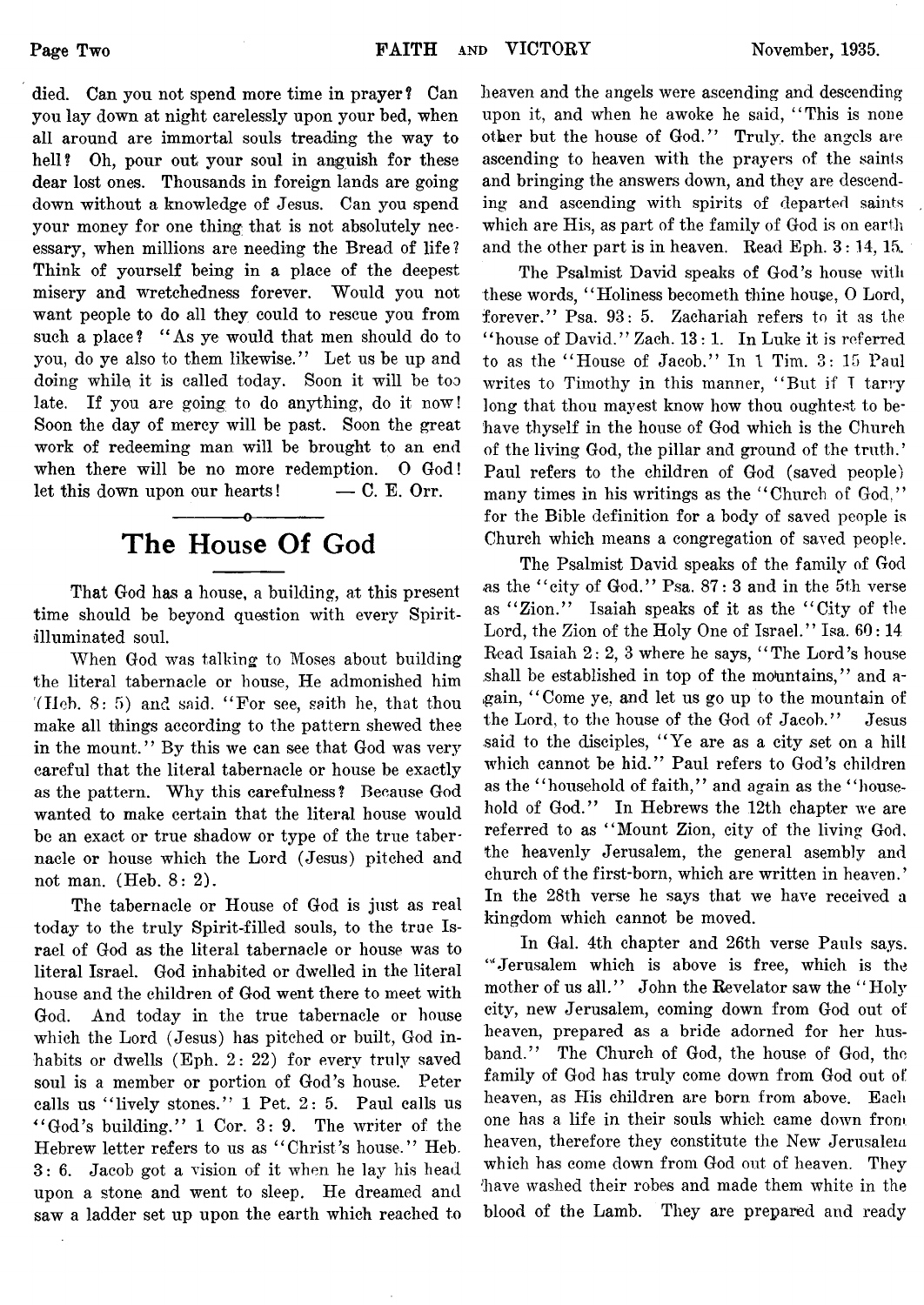for the coming of the Bridegroom.

Paul repeatedly referred to the saved people as the " Church of God" and Jesus prayed for this in John 17: 11 for He said, " Holy Father, keep through thine own name those whom thou has given me, that they may be one as we are." There is no question but what "Church of God" is the proper Bible name for saved people, yet people can and do take that name who are not His. It was prophesied that they would do this. Read Isa. 4: 1, " And in that day seven women shall take hold of one man, saying, we will eat our own bread and wear our own apparel: only let us be called by thy name to take away our reproach.' In other words, they organize themselves into a body, clothe themselves with their own government and rules. They take the scriptures that suit them to follow, but they want to be called by His name lest they be looked upon as of another seed. In this way the enemy has succeeded in bringing in great confusion and dragging up much rubbish to hide the beautiful Church of God from view. In spite of all the enemy's work, the true Church is shining out and has never been destroyed. There will be some for the Lord to take to Himself when He comes.

Jesus said in speaking of the Church which He built, "The gates of hell shall not prevail against it." Pauls speaks of those who are alive when Jesus comes in this manner, " For the Lord himself shall descend from heaven with a shout, with the voice of the archangel, and with the trump of God ; and the dead in Christ will rise first: then we which are alive and remain shall be caught up together with them in the clouds to meet the Lord in the air: and so shall we ever be with the Lord." — Fred Pruitt.

## ------------- o---------- — **WHAT MUST ACCOMPANY FAITH?**

Almost invariably we hear the reply from those who have not learned to fully trust the Lord, saying, " Works! works!!— faith and works go together. Do all you can by way of medical aid and human assistance, and in case there is a failure, then put the case in the hands of the Lord." Or some say, "Render all the medical aid possible and ask the blessings of the Lord upon the means used." But let us find what the Word of God says about it. "What doth it profit, my brethren, though a man say he hath faith, and have not works? Can faith save him? Even so faith, if it hath not works, is dead, being alone. Yea. a man may say, Thou hast faith, and I have works: show me thy faith without thy works and I will show thee my faith by my works." Jas. 2: 14- 18.

By this we see the Word of God requires works to accompany faith. The next question would be, What are the works? We can not find one place in the New Testament where it says medicine and medi cal aid are the works required.

Wherein instructions are given concerning sending for elders, we learn that they are to anoint with oil. This is not from a medical standpoint—not for the healing properties in the oil—but it is in fulfillment of the Word of God, the same as it was with Naaman, the leper, who was instructed to go and dip himself seven times in the river Jordan. There was no virtue of healing in the waters of Jordan, there was no magic in the number of times to be dipped, to charm away the disease, but he was healed because he obeyed the word of God. The blind man who had clay and spittle put upon his eyes, and was commanded to go and wash, was not healed because of the clay and spittle nor of the washing, but it was because of his obedience.

"Was not Abraham our father justified by works when he had offered Isaac his son upon the altar? Seest thou how faith wrought with his works, and by faith was works made perfect ? And the scripture was fulfilled which saith. Abraham believed God, and it was imputed unto him for righteousness: and he was called the friend of God. Ye see then how that by works a man is justified, and not by faith only." Jas. 2: 21- 24. Here we find Abraham was blessed in his deed because of his unwavering faith in God. The Word says, "Abraham believed God." He staggered not at the promise of God through unbelief, but was strong in faith, giving glory to God; and being fully persuaded, that what he had promised he was able also to perform." Rom. 4: 20, 21.

Oh, could we at all times and in all things only believe God as Abraham believed him, and stagger not at his promises, how many more blessings we would enjoy and how we would see the fulfillment of his promises as our privileges in Christ Jesus! In fact, faith in God is only believing him—believing his Word. An active faith is putting into action or practice the things which we believe concerning his promises.  $\qquad \qquad -$  Sel.

#### 

To the dear saints: I want to testify of what the Lord has done for me and my little boys. I know God is still caring for His own. I sent in a request for prayer for myself. He has healed me of poison on my body and the sores on the boys. Praise His holy name. It pays to trust Jesus, — Viola Perry,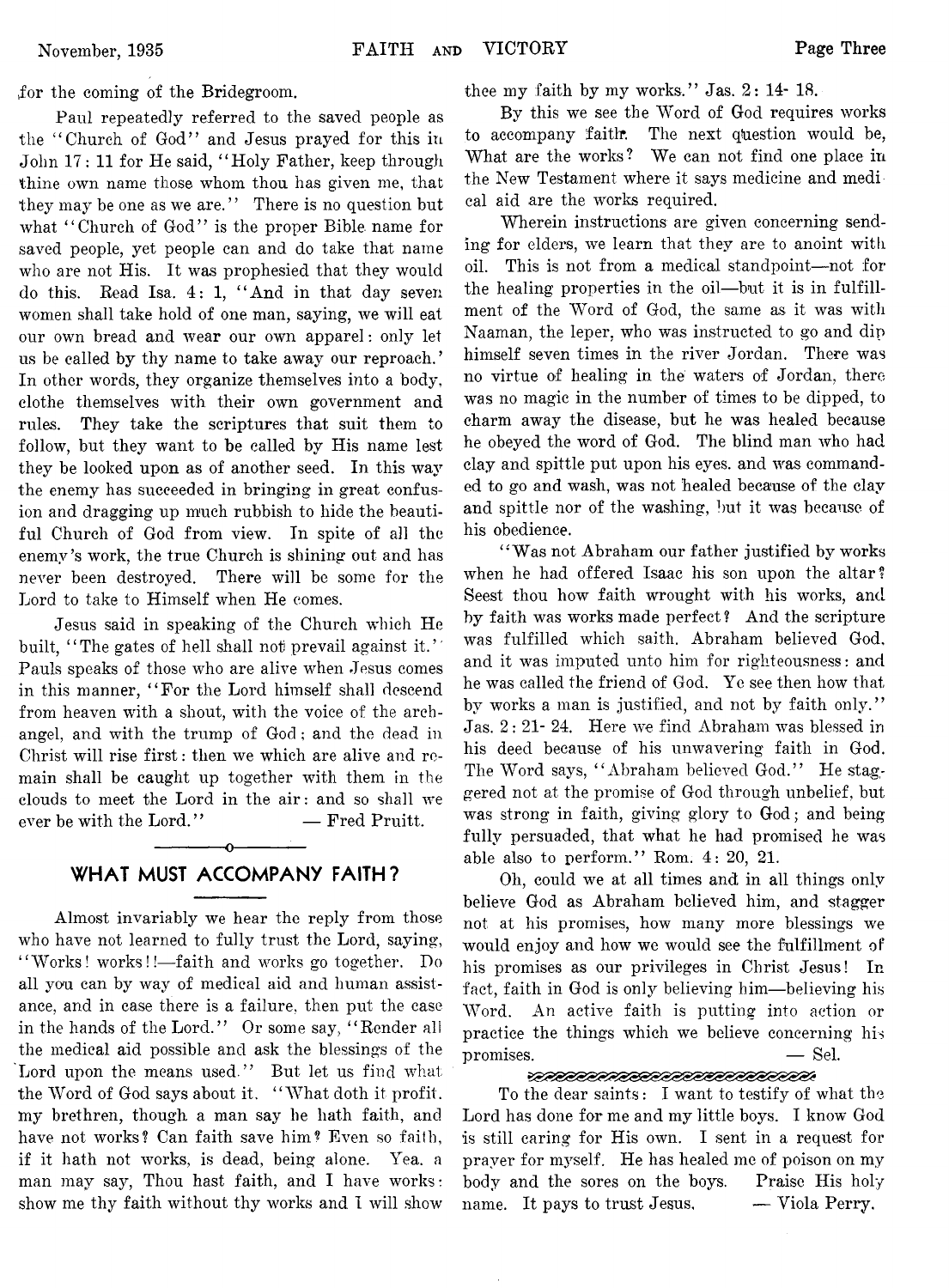## "FAITH AND VICTORY" 16-PAGE HOLINESS MONTHLY

An exclusive, full gospel paper printed and sent out in the name of the Lord Jesus Christ in the interest of all Christians, which body of believers constitutes the one and

only true Church of God. This anti-sectarian paper is edited and published each month (except August of each year which is Camp-meeting month, and we omit this month to attend these meetings) by Fred Pruitt, assisted by Mary A. Pruitt, and other consecrated workers at FAITH PUBLISHING HOUSE, 920 W. Mansur Ave., Guthrie, Oklahoma.

(Entered as second-class matter June 10, 1930 at the Postoffice at Guthrie, Oklahoma under the Act of March, 3, 1879.) — SUBSCRIPTION PRICES—

| Twelve copies to any address, one year2.00  |  |
|---------------------------------------------|--|
| Ten copies to different addresses, 1 yr2.00 |  |

This publication teaches salvation from all sin, sanctification for believers, unity and oneness for which Jesus prayed as recorded in John 17: 21 and manifested by the apostles and believers after Pentecost. ..By God's grace we teach, preach and practice the gospel of the Lord Jesus Christ, the same gospel which Peter, John and Paul preached, taught and practiced, including the Divine healing of the body. James 5: 14, 15.

Its Motto: Have faith in God. Its Object: The glory of God and the salvation of men; the promulgation and restoration of the whole Truth to the people in this *(*'evening time" as it was in the morning Church of the first century; the unification of all true believers in one body by the love of God. Its Standard: Separation from the world and entire devotion to the service and will of God. Its Characteristics: No discipline but the Bible; no bond of union but the love of God; no test of fellowship but the indwelling Spirit of Christ; and separation from all human organizations that are not authorized in the Word of God.

Through the Free Literature Fund, thousands of gospel tracts are published and sent out free of charge as the Lord supplies. Co-operation of our readers is solicited, and will be appreciated in any way the Bible and the Holy Spirit teaches you to do or stirs your heart. "Freely ye have received, freely give." Read Exodus 25: 2; 1 Chron. 29: 9; 2 Cor. 9: 7, and Luke 6: 38.

Free-will offerings sent in to the work will be thankfully received as from the Lord and used in the furtherance of the gospel work as God directs unless otherwise specified. All personal checks and Post Office Money Orders should be made payable to Fred Pruitt or to Faith Publishing House.

> " Work on, work on, nor doubt, nor fear. From age to age this voice shall cheer:— Whate'er may die or be forgot, Work done for God, it dieth NOT." FAITH PUBLISHING HOUSE

920 W. Mansur Ave., Guthrie, Oklahoma 'Phone No. 1523-J. U. S. A.

## **EDITORIALS**

We are glad again to report victory over the opposing powers of wickedness, together with all the cunning craftinesss of Satan. Truly, we as His children are ' 'kept by the power of God' ' through faith.

#### $0 - 0 - 0 - 0 - 0 - 0$

Having had opportunity to come in contact with many souls who have been reading the tracts, papers, pamphlets and books which have been printed and sent forth from the Faith Publishing House, we are convinced more than ever of the great good that is being done by this clear truth of the Kingdom being printed and sent to people in all parts of the world. With this knowledge and seeing the great need of thousands upon thousands of souls who still linger in darkness, our hearts are stirred and we shall use all means and every opportunity to print and get this truth to the many perishing souls. We are depending on God and we are sure that God is depending on you to co-operate with Him and us in doing this extremely necessary work.

This is a time when real faith in God is at a low ebb. Many are laying up treasures on earth while hiding under a cloak of religion. Jesus asked the question, " Will the Son of man find faith on earth at his coming?" "Because iniquity is abounding, the love of many is waxing cold." Brethren, awake, let yis put on the whole armour of God and fight the battle through, for we shall reap if we faint not.

#### $0 - 0 - 0 - 0 - 0$

Sister Frances Bell, a minister of the gospel, of Okmulgee, Okla. has suffered damage to her home. Recently, while she and Sister Dillahunty were holding a successful meeting in Louisiana, the house next to hers in Okmulgee caught fire and nearly burned down, then hers caught fire from it and burned on one side, breaking the windows and ruining the roof. She has no husband or children to help repair it. Those who feel led of the Lord to aid her in a financial way, may address your letter to Frances Bell, R. 2. Box 72, Okmulgee, Okla.

#### $0 - 0 - 0 - 0 - 0$

It will soon be Christmas time again and the holidays when we have the annual Assembly meeting at Guthrie, Oklahoma. The meeting last year was acknowledged as the best spiritual and soul-saving meeting ever held in Guthrie. The sweetness of unity and purpose prevailed throughout the entire meeting and great and many were the praises that went up to our God who created the heavens and earth and all things therein. We are praying and looking forward for as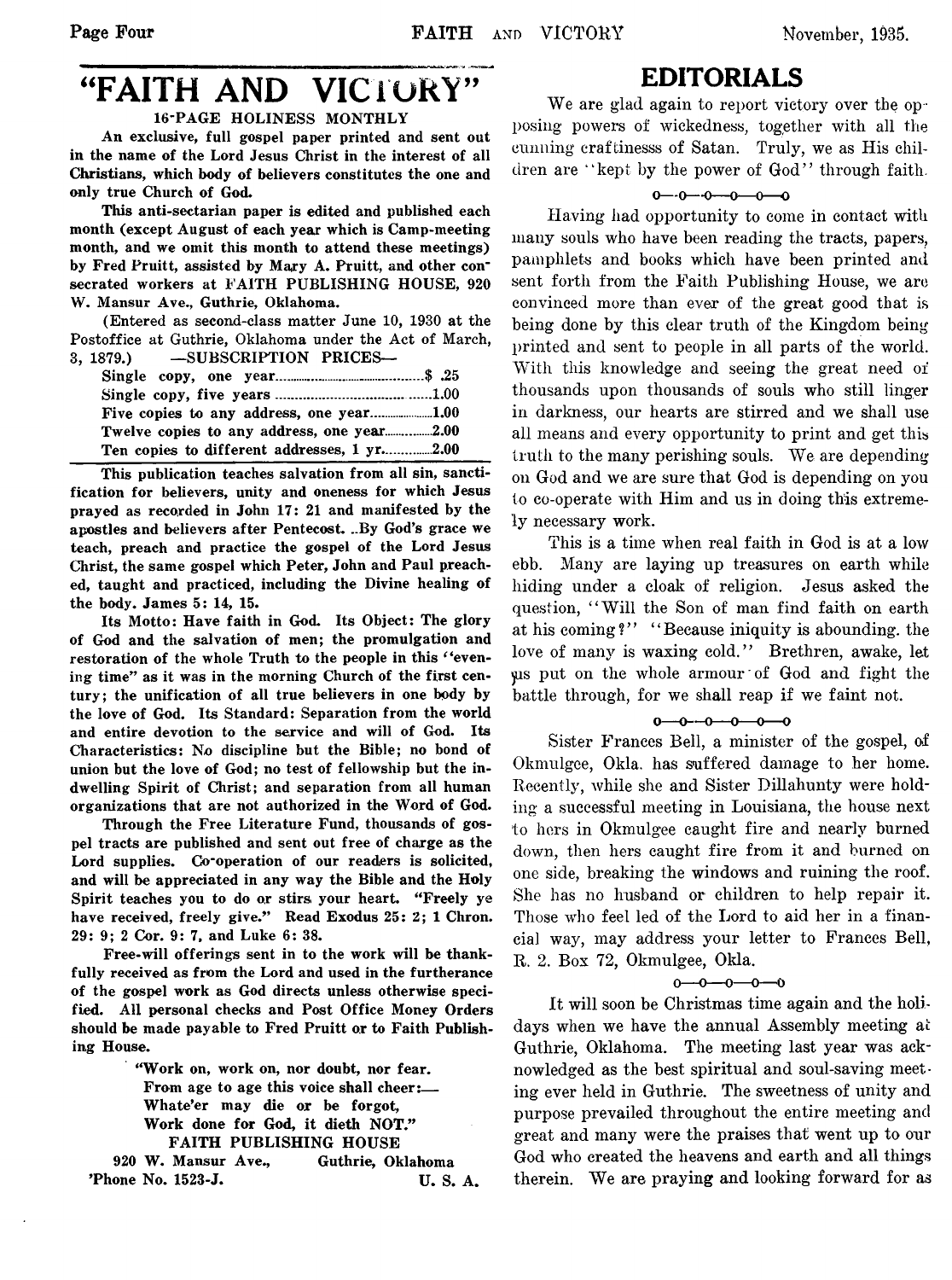good a meeting this year, and are expecting only those ministers to preach who are free from carnal fight and strife. A true minister of God has much compassion and tender love for all souls, He will bring peace and leave peace if possible. He will suffer, bear and forbear, forgive and forget. He will not " sow discord among brethren" to get himself on exhibition and have a few blind souls hovering around him with flattery.

#### $0 - 0 - 0 - 0 - 0$

' ' Sin is a transgression of the law,' ' and the ' soul that sinneth, it shall die.' Sin brings spiritual death to the sdul. In other words, the soul is separated from God, is dead, cannot hear, see or taste God. The soul is the inner man, and when in sin it is dead to God. When a man begins to have Godly sorrow because he has sinned against God, that will work repentance, and faith in the work which Jesus finished on the cross will cause the soul to be resurrected to life in God. When this resurrection takes place then the inner man will begin to smell, feel, hear, see and taste God, will begin to sense heavenly things, even as the fleshly man senses earthly things through the five senses. Old things will pass away and behold all things are new, for he will be a new creature in Christ Jesus, and then he will have ears to hear what the Spirit saith by the Word. Without the resurrection of the inner man, it is impossible for man to understand spiritual truths.

#### $0 - 0 - 0 - 0 - 0$

The Scriptures teaches us that we gain through Christ that which we lost in the fall of Adam. This being true we have healing of the body in Christ as well as the restoring of the soul. Who could think of Adam having an afflicted body or Christ who is our Passover having blemishes on Him ?

When Moses led the children out of Egyptian bondage, there was not one feeble person among them. They were at that time obedient children. Every obedient has a perfect right to claim healing at the hand of God no matter what the affliction may be.

#### $0 - 0 - 0 - 0 - 0$

#### *" Three Months For Five Cents"*

Here is your opportunity to help fulfill the great commission which Jesus gave— to get. the gospel to " every creature" and to "all nations." Here is the special offer. You can have the *Faith and Victory* paper sent to any address for three months for five cents, or to 25 addresses for one dollar (\$1.00) ! All your neighbors and friends should know the truth of Gods' Word. By sending this gospel paper you may

be the means of their salvation, and your reward will be greater in heaven. Right now is your opportunity!

We are inserting in each single copy of this issue a pink "5 - Cent Offer" subscription blank with space for 25 addresses. Fill the blank as soon as possible and return to this Office. It should be here by the 20th of November so the persons will receive the December paper. Read about the *PREMIUM OFFER* on the subscription blank.

#### $-$ CAMP-MEETING REPORT

The Lord gave us a good camp-meeting at Salt Creek, Oklahoma. The Word of God went forth with power. Ministers present were: Bros. W. M. Bray, Sam Barton, Z. E. Francisco, H. Robinson, L. L. Jackson, and Sister Edwards, Father and Mother Winn and other ministers. Quite a number took part in the Ordinance services.  $-$  J. T. Johnson.

#### ------------- o------------- OBITUARY

Eleanor Lea. little daughter of Mr. and Mrs. Oris Lea of Osyka, Miss., was born Dec. 7, 1931; passed away to be with Jesus Sept. 19, 1935; aged 3 years, 9 months and 12 days. She leaves to mourn their loss, a little brother, father and mother, two grandmothers, a grandfather, and many other relatives, also numerous friends.

She seemed to have an unusually sweet disposition and one could not help but be attracted to her and love her. During her short life she seemed to enjoy Sunday school, prayer-meeting and prayer in the home better than anything else. She was the kind that Jesus is looking for to live in heaven with Him. Her mother and father are dear young saints who need our earnest prayers in this time of trial. While they know she is far better with the Lord, yet their human hearts yearn for their little one, but the Lord can give grace to say, Amen, to His will.

— Mrs. Katherine Watson.

## **CORRESPONDENCE**

Holland, Mich. — For God's glory I wish to tell what the Lord has done for me.

After I found the Lord I thought I could live for Him and at the same time keep up my bad habits as before. But God's Word says, "My ways are not your ways. As high as the heaven is above the earth so much higher are my ways than your ways." God's way was to quit bad habits. Mine was the tobacco habit, and in my weak understanding, I said that I would go to hell before I would give that up. and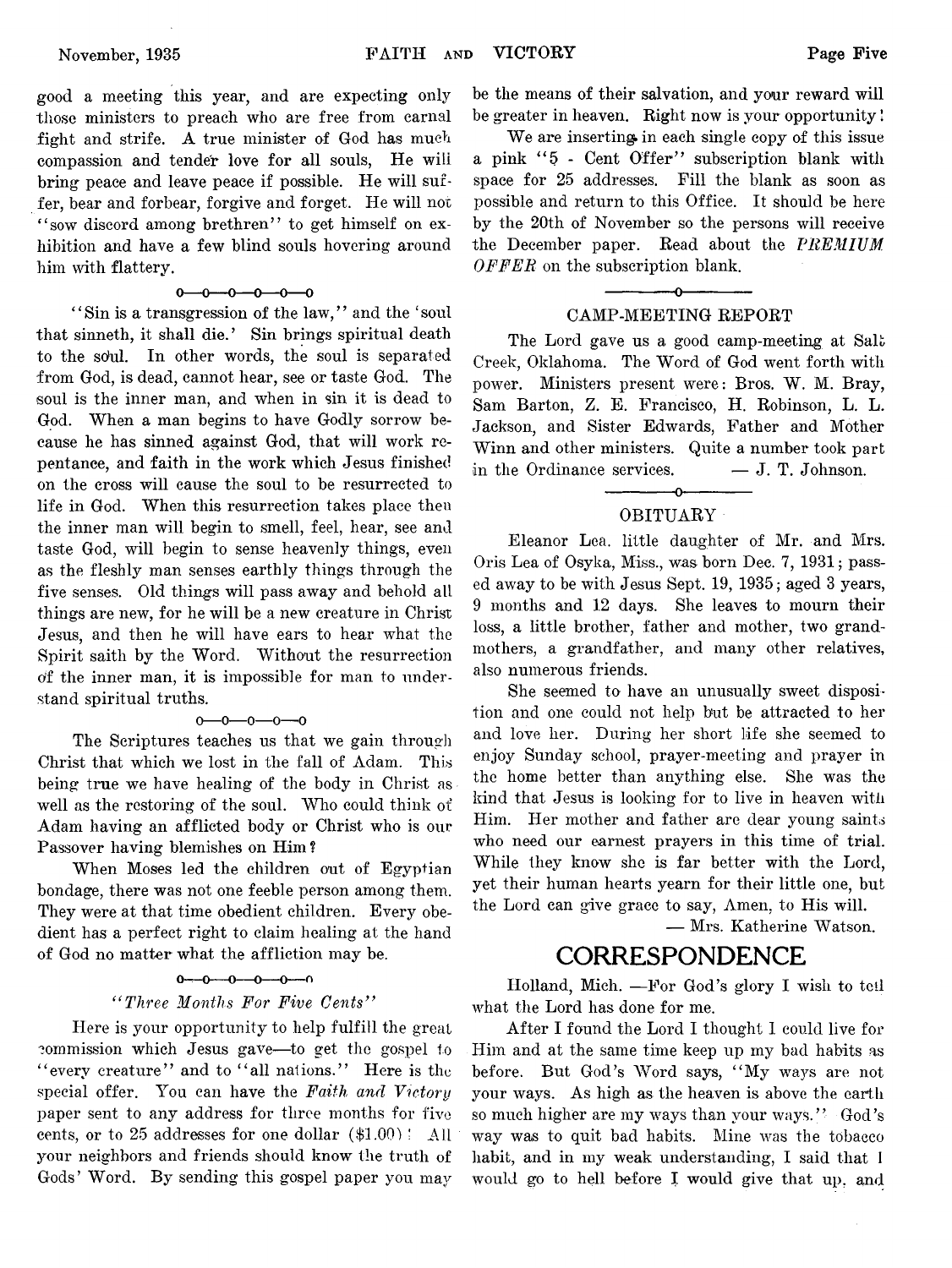after I said that, God talked to me in this way. When I would take it and put it in my mouth, it would turn in my mouth like ashes out of a stove, and that happened three times and then the Lord spoke to me like this, " This the last time that I will speak to you, and unless you obey my voice, this is the place where you will spend eternity and that will be a place like this," and He let me look in hell where I would see men and women dashing up and down in the flames of an eternal hell and damnation. I quit the tobacco and have never used it since. I want to say it doesn't pay to disobey the voice of God when He speaks. In order to keep in His will, let us walk in the light of God's Word, then we can, have victory in our life, and

not then only but we have it when we pass through the valley of death, and then we can say with David of old. " I will fear no evil for thy staff and thy rod they comfort me."

In closing I want to thank the God of heaven and earth for His wonderful love and saving grace that He has bestowed upon me, and by His help and living grace I want to live for Him. He says in His Word, if we live for Him, then we also shall reign with Him. That doesn't mean a thousand years, but forever and ever.

Your Bro. in Christ,  $\qquad -$  Cornelius Brandt.

0 0 0 0 0 Delaware, Mo. — To all the saints scattered abroad, greetings: As the Lord has done so much for me lately, I want to send my testimony through the little paper.

While our grand-daughter was visiting us this summer she took the typhoid fever and was very sick. Through prayer she was wonderfully healed. Praise the dear Lord. Later, I took sick and suffered much. I sent for the saints to come pray for me and I was relieved of my suffering, yet not healed. I went to the Neosho, Mo. camp-meeting and there the Lord completely healed me. How I do thank Him today for my life. I also thank all the dear saints for their interest and prayers for me. Oh. what would we do without the saints ? God will do as much for you, so don't be afraid to trust Him. I am 68 years oid, have trusted the Lord for over 30 years and He never has failed us. I have been healed of many different afflictions. I find nothing too hard for the Lord to do. I have it settled to go all the way with Him.

Your Sister in Christ, — Elizabeth Harper.

#### 0 0 0 0 0

Eldorado Springs, Mo.— Dear Bro. in the Lord: I have been reading the little paper, " Faith and Victory." It does my soul good to read the good articles. I can still report victory in my soul. The Lord is surely good to His trusting children and He knows them that put their trust in Him.

May the Lord bless all of you is my prayer. Yours  $\lim_{m \to \infty}$   $\lim_{m \to \infty}$   $\lim_{m \to \infty}$   $\lim_{m \to \infty}$   $\lim_{m \to \infty}$   $\lim_{m \to \infty}$ 

## 0 0 0 0 0

Fulton, Mich. — Dear Bro. and Sister Pruitt: Greetings in Jesus' dear name. We again can say we are trusting in a God who is able to save to the utermost. Am so thankful for his healing power. He has healed the affliction on my limb and I give the Lord all the praise. I know whom I serve and am not discouraged because the Lord will never leave us if we do His will. Praise His holy name.

May the Lord bless all of you is my prayer. You will find enclosed one dollar for the Lord.

Your Sister in Christ, --Mrs. Eulalia Sherman.

# **Evangelistic Report**

---------------*o-*--------------

The time at Alma, Michigan was very profitably spent and encouraging to our souls. We stopped with Sister Hazel Mann and her mother, They had arranged for us to hold a meeting in a Baptist meeting house in the country. There were not very many members, and as they were not able to pay the preacher his salary, they had had none for three years, as I understood it. They let us have the building and most all of them attended the services and were blessed of God in receiving light and truth.

The meeting had just been in progress two days when Bro. Ostus Wilson, who had been sharing with us the joys and burdens of the evangelistic work in different states, was called home to Anthony, Kansas by telegram and telephone. It was hard for us to part with one of the company, but we humbly submitted to God's will as we know He does all things right.

As the meeting progressed, more kept coming and the Word went forth in power and demonstration of the Spirit. The fire of the Holy Spirit fell on the saints and caused them to shout and praise God. The meeting closed with much interest, and some expressed themselves in strong terms of the good which they had received and did not want the meeting to stop, but we had other appointments awaiting us.

On Monday before leaving, we motored about 70 miles north to visit Sister Laura Richards who was sick. She and her husband are old-time saints and are satisfied with only the real truth of His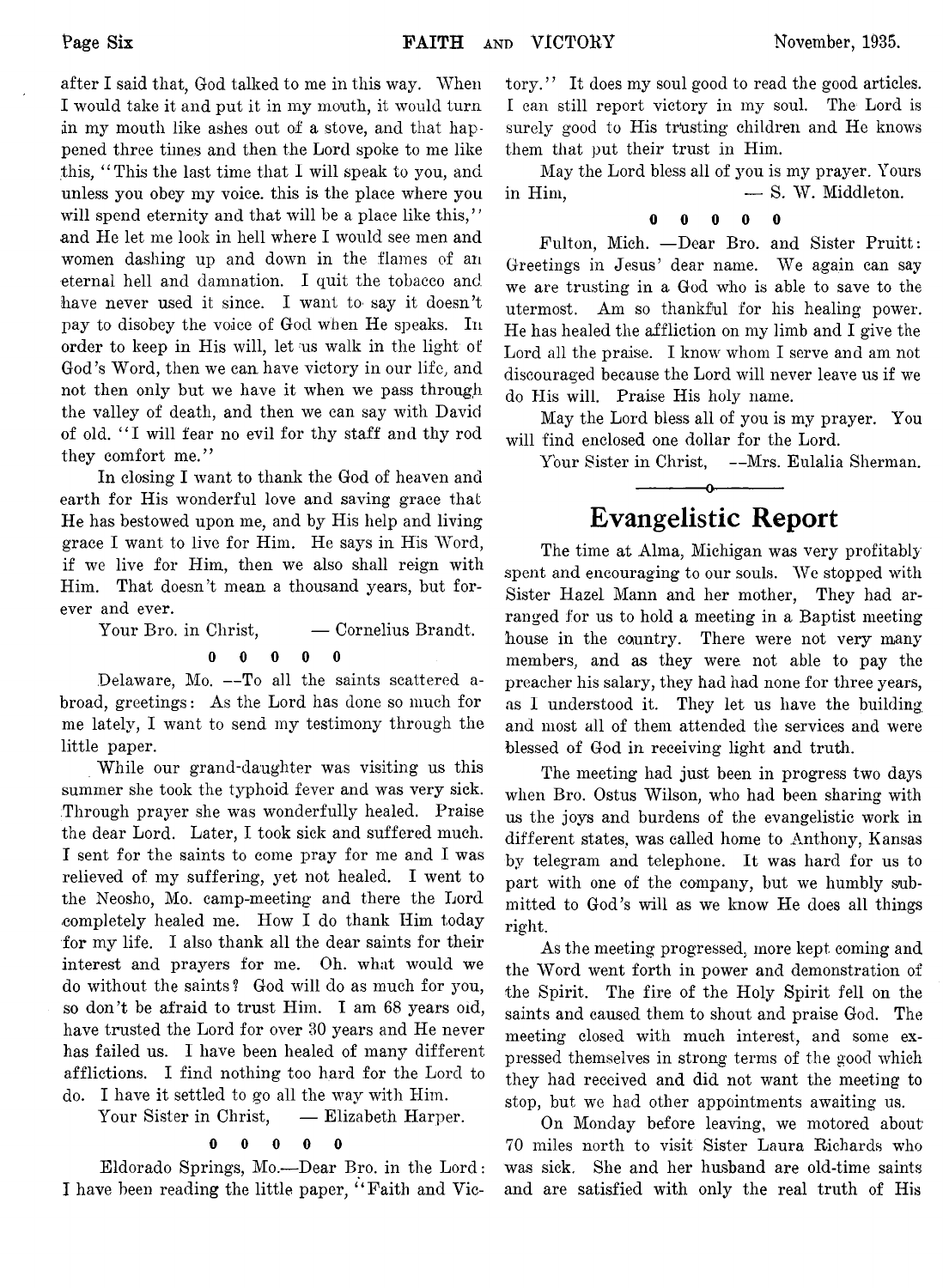Word. We had a precious visit with them and  $ex$ . pect to meet them in the Glory world.

On the 24th of Sept, we drove to Benton Harbor, Michigan. On the way there, we stopped at Battle Creek and visited a short while with Sister Pike. We found her well and rejoicing in the Lord

At Benton Harbor we stopped with Bro. James Morris. He had rented a hall for meeting and had it seated. The first few nights of the meeting looked discouraging as hardly any came out. We kept praying and the numbers increased and God certainly blessed in those services. Some precious healing was wrought on several and the saints shouted and praised God. Some who had not been hearing the old-time truth rejoiced greatly and declared themselves against all compromising elements. These precious souls became very dear to us. Bro. and Sister Brandt, who lives 60 miles away at Holland, Mich., attended a portion of the meeting. Bro. and Sister Baker and son of Garrett, Indiana which is over a hundred miles southeast, came up and were with us over Sunday, the last day of the meeting.

On the 8th of October we bid farewell to the saints at Benton Harbor and started for Norwalk, Wisconsin, making a loop below Chicago to avoid the traffic. We drove in a northwestern direction and arrived at Sauk City on the banks of the Wisconsin River where we spent the night in a tourists' rooming house. The Lord gave us favor there, and we sang songs, read the Bible and had family worship in the parlor of the building. The keeper was much interested and asked many questions, also received the gospel literature with gladness. She claimed to be a Christian and was affiliated with a denomination but was very much dissatisfied with inconsistent professing Christians with whom she was associated. We arrived at Norwalk, Wis. on the 9th of Oct. and found Bro. Stahnke and sisters happy in the Lord. They are holding steady in the truth of God's Word, for they have "respect unto the recompense of reward." No place there was open for a continued meeting, but God permitted us to have two preaching services on Sunday which He owned and blessed. There are some precious souls in that town.

The next Tuesday we drove west into Minnesota and then south to Iowa Falls, Iowa where we have begun a revival meeting. We ask our readers to pray for us and the meetings. Some good work is being done for the Master, and we are thankful.

— Fred Pruitt.

Subscribe now*!— " Three months for* 5 *cents''*

#### **MUSIC—INSTRUMENTAL OR SPIRITUAL?**

Some babes in Christ and others may not know just why we do *not* use instrumental music in our worship, and we feel like presenting scriptural reasons for not doing so.

No people on earth sing as do the saints. Others cannot make our spiritual songs ring with the spiritual truth and melody as do the saints of God.

There *Is*  $\Lambda$  Reason. Our dear Bro. Paul tells us in Acts 17: 24, 25 that God is not worshipped " With men's hands as though he needed anything." Using man-made instruments is trying to worship Him with the fruit of our hands and not 'the fruit of our lips.' Heb. 13: 14, 15. "For here we have no continuing city, but we seek one to come. By Him therefore let lus offer the sacrifice of praise to God continually, that is, the *fruit of our lips giving thanks to His name."* James 5: 13, " Is any merry? let him sing psalms.7' He did not say to play on the harp, but does tell us to sing.

While teaching by Jacob's well Jesus said. (Jno. 4: 23, 24), " But the hour cometh and now is, when the *true* worshippers shall worship the Father in Spirit and in truth; for the Lord seeketh such to worship Him. God is a Spirit and they that worship Him *must* worship Him in Spirit and in! truth." This scripture implies that the manner of worship to God is to undergo a change, and that change was taking effect while Jesus was on earth in the flesh. " But the hour cometh and now is," meaning there is to be a change. The form of worship in Old Testament times—sacrifices, washing of water, and use of instrumental music—were but types and shadows of the true way of worship that' followed through Christ our sacrifice; but now we are to worship "in Spirit and in truth" with the anointing of the Holy Spirit. Today we have the substance through Christ; we have the real and not the shadow, and are to "worship God in Spirit and in truth." And again in Eph. 5: 18, 19, God through Paul gives us the secret on acceptable worship, " And be not drunk with wine . . . ; but be filled with the Spirit" (be intoxicated with the Spirit), speaking to yourselves in psalms and hymns and spiritual songs, singing and making melody in your heart to the Lord." And now, we are to make melody in our hearts to the Lord; this is the real worship and not the type of the real as was the use of instruments in Old Testament times.

We cannot worship God 'in Spirit and in truth' without the anointing of the Holy Spirit. In cold.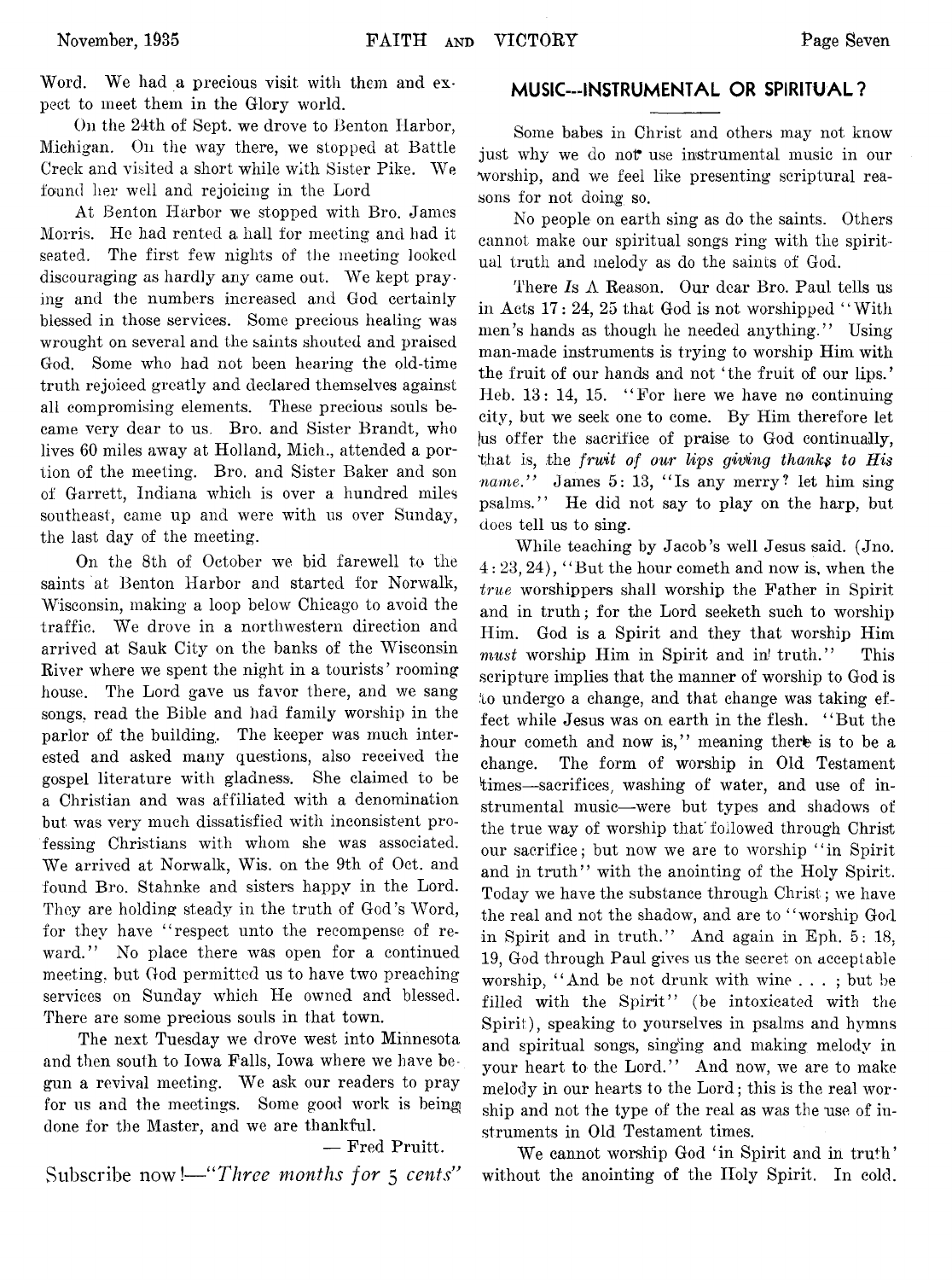dead congregations they substitute musical instruments for spiritual singing. This is unnecessary, for the blessed Holy Spirit's anointing is for all who will meet the conditions of God 's holy Word.

The anointing that Aaron received that ran down upon his beard, " that reached to the skirts of his garment" (Psa.  $133: 2$ ) was a type of the outpouring of the Holy Spirit that was poured upon Christ's body (the Church) on the day of Pentecost. This ointment flowed down uopn His body, and praise His name, it is still flowing for us all. We may have abundance of it, and must receive this anointing or filling if we are to worship "in Spirit and in truth."

Turn with me to Exo. 30: 25 -33. This precious oil, a type of the Holy Spirit, was not to be poured uopn man's flesh, that is, other than Aaron's and his sons, or to be used in any other way. The penalty for its misuse was to be cut off from the people of God. Read with me, "Neither shall ye make any other like it, after the composition of it ; it is holy, and it shall be holy unto you." Now, will the penalty be any less for the substituting of instrumental music (knowingly) for the blessed overflowing of joyful, Spirit-filled singing which naturally flows from the hearts of God's anointed? Yours, for Spirit-filled worshippers,  $- H. P. Huskey.$ 

## ------------- o------------- **The Sin Unto Death**

There has been much speculation on the subject of sinning against the Holy Ghost or unto death, but I believe by the help of God we can give you some scriptures that will clear your mind to a great degree. In Heb. 6: 4 to 6 we read, ' ' For it is impossible for those who were once enlightened and have tasted of the heavenly gift and were made partakers of the Holy Ghost, and have tasted the good word of God. and the powers of the world to come, if they shall fall away, to renew them again unto repentance; seeing they crucify to themselves the son of God afresh and put him to an open shame."

Dear readers, we can see at a glance that this does not have reference to a person who gets careless and neglects to read his Bible, meditate and pray, then lose the grace of God out of their soul. For we know they can be renewed unto repentance. On the other hand, one who has been born of the Spirit and healed of dangerous diseases, probably raised from death's door, has had some wonderful experences with the Lord. They have really tasted of some wonderful blessings from God and have been sanctified wholly.

Now for them to wilfully and purposely give 'up and deny the Word and power of God and the Holy Ghost, making fun of His works, there remaineth no more sacrifice for sin to such a one. For they crucify to themselves the son of God afresh and put Him to an open shame.

Again in Heb. 10: 26, 29, " For if we sin willfully after that we have received the knowledge of the truth, there remaineth no more sacrifice for sins." Notice, if we sin *willfully*. There is a vast difference between a wilful sin and being overpowered by the enemy of our soul. I believe there are many people who become discouraged and backslide on the account of surrounding influences, yet deep in their soul they want to live and do right. When any one deliberately tramples God's mercies under foot after tasting and knowing the way of truth, there remaineth no more sacrifice for sins. "Of how much sorer punishment, suppose ye, shall he be thought worthy, who hath trodden under foot the Son of God, and hath counted the blood of the covenant wherewith he was sanctified an unholy thing, and hath done despite unto the Spirit of grace?"

Dear ones, bring to your mind a person who at different times has received benefits of different kinds from the Lord. God had supplied food and raiment when they had nothing. Also raised their children from death's door, healed them many times, and paid their debts when they could not. Then they turn' away from God, make light (or fun) and use that worthy name in vain. Do you think that person should be punished? He is not worthy of God's blessings, seeing\* he has trodden underfoot the Son of God and hath counted the blood of the covenant wherewith he was sanctified an unholy thing. There is no hopes for such a one.

There is another way we can sin against the Holy Ghost, that is to curse or blaspheme the Holy Ghost, to accuse the Lord or Holy Ghost of casting out devils by the prince of the devils. See Matt. 12: 24

There is a chance of being deceived and go into deception and accuse the Holy Ghost of doing things that aren't decent, saying the Holy Ghost caused them to do and say those things, those which the Bible condemns. The Lord teaches us in 2 Thess. 2: 11, 12. " And for this cause God shall send them strong delusions, that they should believe a lie That they all might be damned who believed not the truth, but had pleasure in unrighteousness." So people can go on and turn the truth down, follow after things that

(Continued on Page 12)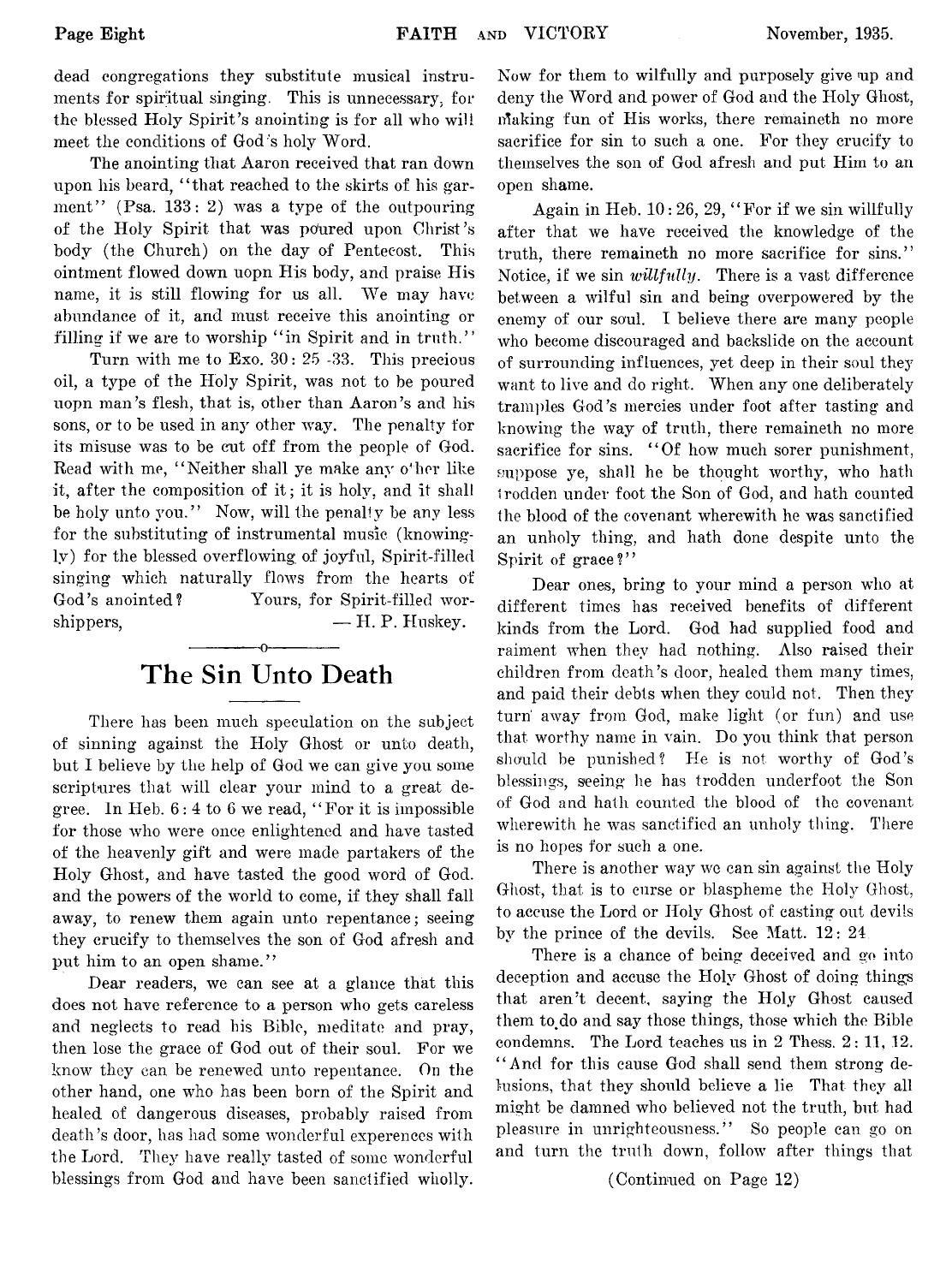

# « Young People's Section

# **A** *Refuge*

I have a sure and safe retreat From all the cares of life; When to the blessed Lord I go, I'm free from care and strife.

He folds me gently to his breast, And whispers soft and low, " Be of good cheer, and do not fear: I'll always with you go."

How strength and courage are revived When his blest words I heed! He's patient, loving, true and kind; Supplies he every need.

I mean to let him have his way In this poor heart of mine, That, come what may in this short life, His glory in me may shine.

— Mrs. S. Geseky.

#### $-$  0  $-$  0  $-$ EDITORIAL NOTES

John the Revelator gives us a beautiful symbolical description of the " holy Jerusalem" in the 21st chapter of Revelations. The last verse tells us who shall not enter that holy city, " There shall in no wise enter into it anything that defileth, neither whatsoever worketh abomination or maketh a lie; but they which are written in the Lamb's book of life." It is not necessary that our names be written on the socalled church, book, but it is highly important that we know our names are written in the Lamb's book of life— the record which the Lord keeps. On the other hand, the Revelator tells us of those to whom the gates of that city will open (Rev. 22 :14), " Blessed are they that do his commandments, that they may have right to the tree of life, and may enter in through the gates into the city." Those who obey and *do* His commands will enter there— doers and not hearers only. Jesus says, " My sheep hear my voice, and they follow me." Not only hear His voice, but follow after Him.

#### $0 - 0 - 0 - 0 - 0 - 0$

David had a clear vision of beautiful Zion, the City or Church of God when he exclaimed, " Out of

Zion, *the perfection of beauty,* God hath shined." God's heritage was so beautiful to him that he termed it, " the perfection of beauty." Its beauty is perfect because it was erected by a Perfect Builder. As Zion is composed of God's holy people, then it is through His own that He shines out to the world. "Ye are the light of the world." Spiritual unity, purity, holiness and exclusiveness are some of the elements which make this structure beautiful to look upon. Only the spirituallv-minded can fully discern the beauty of Zion It is sad when people fail to discern or lose their vision of the one true Bride of Christ or Church of the living God.  $- L$ . D. P.

## ------------- o---------.— **Following Jesus**

Young man and young woman, the words of Christ to you are, " Follow me." Is this the aim and purpose of your life? Is it your highest ambition? Will you make this the dominant purpose of your effor  $s$ ? It is the only road to success. Christ is the perfect model of human nature. The teaching of Jesus and the example of Jesus are perfectly adapted to human nature. By this we mean that man need no be anything but man to follow the teaching and example of Christ. He docs not need to be an angel. Jesus took human nature upon Himself, and His whole life is what all human nature calls for and can be. The nature of man finds ail its demands met in the life of Christ.

Now man's nature is such that he cannot attain to perfection of that nature through teaching alone. This is a truth worthy of your fullest consideration. A child will never learn how to build a *toy* house from oral instructions alone. You must do the thing yourself before him. Precept alone is not sufficient 'instruction, there needs to be an example. Jesus knew this. He not only gave a code of moral laws, but He lived out these laws in His human life. Then, young people, you have before you not only the teachings of Jesus, but you have His example of life also. Now to follow Him is to obey His teaching and live His life.

When we become true followers of Christ, then we become patterns for others to follow. The apostle said, "Follow me as I follow Christ." We should be able to teach the teachings of Jesus and also live His life. This is life in its highest attainment, this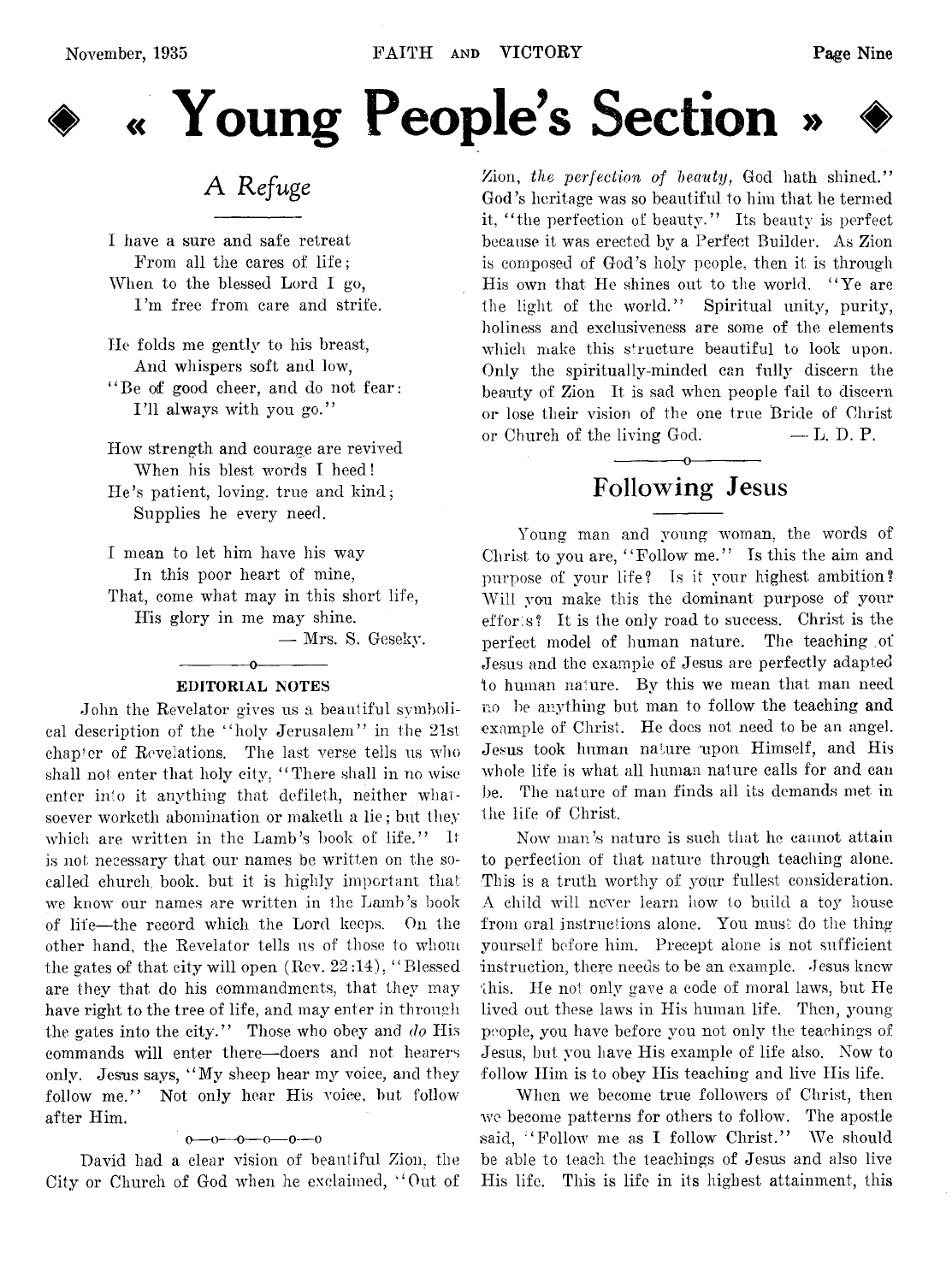is the perfection of human nature. When man is able to teach the teachings of Jesus and to practice those teachings, then he has risen to the true standard of human life. The nature of man call for this, pants after it, thirsts for it, and if left unhindered, will rise to it. The life in the heart of an acorn groans after the fullness of the oak. Under proper conditions it will rise to that fullness. To follow Jesus is to rise to the fullness of His life. There is something in man's true life that demands this.  $- C. E.$  Orr.

### ------------- o------------- AN ADMONITION TO YOUNG SAINTS

My soul has been stirred within me, seeing the various ways in which the work of the Lord is being hindered. We look about us and see souls perishing on every hand. From every land we can hear the cries coming for the pure gospel, " Perishing souls at stake!" and no one to preach and teach the way of salvation to them. O dear young saints, can you not appreciate the value of souls and get burdened for their salvation sufficient to give up all hope of earthly pleasures and enjoyments, and to consecrate and give, if God so will, your whole time and all that you have or might hope to be, to the work of the Lord ?

Truly the Lord needs workers in various parts of this great field, the world, to do various labors. There are, no doubt, many young brothers and sisters whom the Lord could use if they would will to be used. But too often their aspirations reach in a way that hinders God from using them.

We know, of course, that it is natural for young people to desire companions of the opposite sex; viz, to marry. But, dear ones, when we see the value of souls and perceive how that more laborers are needed for this great harvest, can you not cast such thoughts from you, if God so wills, and go at the work He may have purposed for you ? Just consecrate to work for God, and if he ever wills any such thing to take place, let him work it out in his own way. If God lays or has laid his hand on yon for some special work, we beseech you, do not let him be deprived of his laborer.

We wish to give an example that has come under our immediate observation, and trust that it may prove both an admonition and a warning. The Lord laid his hand on a young sister, thoroughly capable, to fill a certain position at a distant place. A young brother who had become much attached to her, upon hearing of it, determined secretly that if he could keep her from going he would do so. He has since said that he feared if she went there the Lord would give her to be some one's wife there, and thought that was more than he could bear. She was engaged in such labor at the time that it would be several months before she could be free to go, and before that time he accomplished his end and had her to wife; and from what we can hear, the place had to go without some one to fill it.

This of course is sad. But there is also another sad part. The young brother by scheming to keep her from doing wliac God wished, digged a pit for her, and according to scripture fell into it himself, and today is a miserable backslider. He finds peace no place he goes and at no work in which he may engage, but is indeed as " the troubled sea when it cannot rest." (Isa. 57: 20, 21)

Dear ones, take warning. Do just what the Lord wishes, then all will be well. Souls will be saved, you will keep saved, and if God sees fit to give you a companion, he will do so.  $- N. Dodge.$ 

 $-0$ 

Benton Harbor, Mich. — Dear young people: This evening my heart goes up in praise to my blessed Savior who has done so much for me. He has saved my soul and sanctified my nature, and put glory in my soul. Praise the Lord! I was in doubt, strife, darkness and I was seeking for something to satisfy, but I never found it till I found it all in Jesus. And the. closer we get to Him the sweeter and brighter the way grows. My daily prayer is to be more like Jesus.

We have traveled thousands of miles on this trip and all around us we have seen the works of the enemy. He doesn't work harder in one place than he does in another. Every where he has the people loaded down with grief, sorrow and sin. Then he is working hard to get the saints rocked to sleep so he can slip in something on them. It's sad, but some are trapped. Be watchful! don't let the devil have an inch of victory. Jesus has promised never to leave nor forsake us, so He is always ready to help us and give us the victory. How I do love Him this evening!

We have met and learned to love a lot of new young people. Some are isolated and away from other saved young people's association. One dear girl, a school teacher, told me she didn't know another saved young person in their town. But God keeps her saved. He can keep us any where. Also, in Ohio and Indiana we met some young people who had bright experiences. They were going through some severe perse-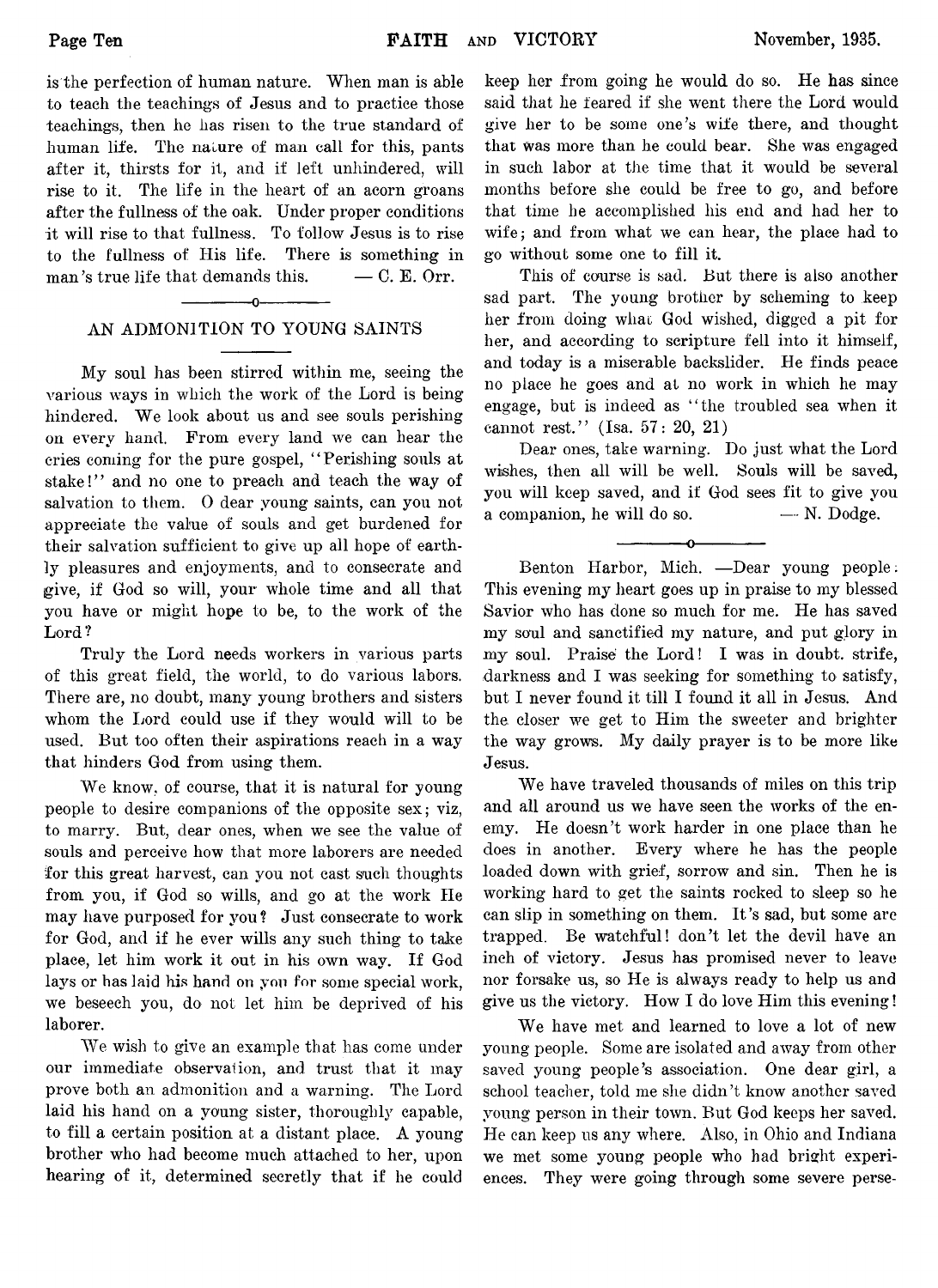eution, but were coming out with a bright testimony. In Pennslyvania there are some young people who have found this "rare jewel" precious to their souls. So young people every where, let us pray for each other. We all have our trials, our testing times and the devil isn't asleep, so let's pray God to bless others— those we don't know personally.

On this trip I met some young people who told me about their trials and they seem to feel theirs were the worst. Then I would meet others, and their troubles would be greater yet, and then I would feel that 1 didn't know what trouble was compared with others. So dear ones, if you feel your burdens are so heavy to bear, just start out and encourage others and hear their troubles and you will soon find yours all gone.

Most of all, my heart aches for those who have troubles and trials but have no one to help them bear it all. They haven't learned the wonderful secret of happiness or how to cast their burdens on Jesus and let Him bear them for them. The devil has them bound in darkness and have their spiritual eyes blinded with pride and sin until they can't see Jesus. Let us pray earnestly for them. They need some one to tell them of Jesus. So let's get under the burden for souls that they may find Jesus and pray that those who have found Him may be encouraged to press on.

Dear young people everywhere, live for the Lord and let your light shine. A life lived for the Lord will preach the gospel within itself, because seeing is believing.

My decision is to live close to the Lord and never to look back. I don't intend to just play around and miss heaven in the end, but  $\Gamma'$ m going to be certain about this thing—to know I'm ready to go when Jesus calls.

Your saved sister,  $\qquad$  — Anna Marie Pruitt.

#### w w w w w w w *At\**

#### — NOTICE—

A revival meeting will begin at Neosho, Mo. on November 17th. Everybody welcome.

The same plain truth that Jesus preached will be preached here, and the same salvation that delivered sinners from sin then will yet deliver today. Any Holy Spirit-filled ministers who feel led, come to the meeting. We are expecting great things from the Lord. — Sister Laura Allen

Subscribe now*!— " Three months for* 5 *cents' One dollar will send the paper to 2*5 *of your neighbors for three months*. *Act nozv!!*

Racine Mo. —Dear young people: Since it is impossible to write to each individual, I will write (through this little paper which contains food for the soul.

The devil is working in a different way than ever before. He used to tempt the young saints on just certain lines, it seemed, but now he makes them feel so care free or indifferent. They aren't so anxious to work for the Lord as they used to be. Eternity is nearer than ever before and there are very few workers in the ripe fields, grain is falling and going to waste. It seems there are only a very few that the Lord can depend on. We cannot tell exactly how many, but if there are only a few, let us prove ourselves and see if we are in that number. Can the Lord call on *me* to pray for the sick (preacher or no preacher), can the Lord use me to pray for my enemy or for the lowest sinner ? Let us move up. The Lord is calling more workers. Now, if never before, let us answer and say, "Yes. Lord, here am I; send me." Many will be lost forever if you and I do not cast aside every weight, and strip clean from everything that would cause a hindrance to others and ourselves.

We young people can not stand back and wait for the older ones to move, though some have been in the way for 30 years or more. We must do our part. Souls are going to hell by the thousands. I feel like relating an experience— sad but true. One time we went to visit a poor sick lady who was not prepared for heaven, but was very much interested in her soul's welfare. The Lord told me to ask her to pray through right then. But the devil said, " You better let Sister  $\dots$ ...... (an elderly saint with us) do that, as she has been in this light for 35 years or more." I hesitated and stood quiet waiting for the Sister to go ahead. The poor lady was broken up but no one got down to business. No doubt this visit was in vain. 0 how I regretted it when I found out I had listened and reasoned with the hateful devil. Now by the grace of God we will move and do our part regardless of our surroundings.

Many who were once true children of God and the salt of the earth, have stopped to listen and reason with the devil and now we see sad results following. The Lord will still have mercy on such. Now we say with the Psalmist David, "Search me, O Lord, and know my heart; try me, and know my thoughts, (and see if there be any wicked way in me, and lead me in the way everlasting." Pray that I will always be ready. A small member in the body of Christ,

— Selma Hiebert.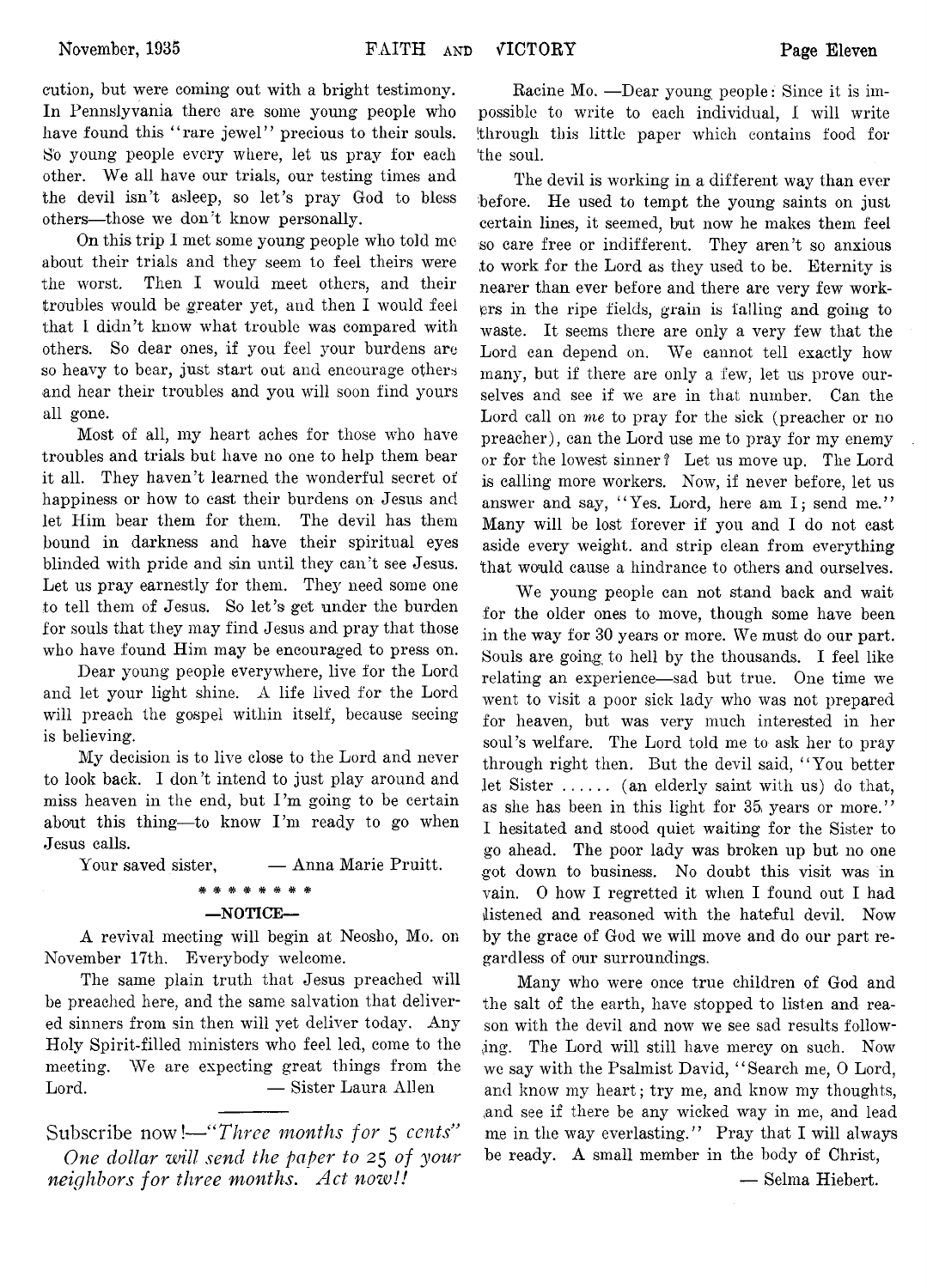#### *(Sin Unto Death*— Con'd from Page 8)

aren't true, until God will give them over to a reprobate mind that they will believe a lie. It pays to be very careful how we treat God's Word. We should be kind and tender to each other, not rendering evil for evil to any man, but ever follow that which is good, both among yourselves and to all men. We should be careful and not tell lies or anything on the saints, trying to kill their influence. For when we mistreat any of God's little ones, we are mistreating Him. So let us each one live a clean, pure, holy life and have love to each other, then God will bless us.

Your Bro in the one body,  $\qquad -W$ . I. Miles.

# **The Great Commission**

"The harvest truly is plenteous, but the laborers are few. Pray ye therefore the Lord of the harvest, that he will send forth laborers into his harvest." Matt.  $9: 37, 38.$  "Go ye therefore and teach ALL nation, baptizing them in the name of the Father and of the Son and of the Holy Ghost, teaching them to *observe all things whatsotver I have commanded you,* and lo, I am with you alway, even unto the end of the world." Matt. 28: 19, 20. " Go ye into *all the world* and preach the gospel to every creature." Mark 16:15.

Dear ones, these wonderful scriptures have been ringing in my heart for a long time and 1 do feel it my duty to write a few lines. How thankful we ali are for the blessed privilege we have of living for Jesus and doing His will and always feeling His approval on all that we do, but then as we look out and see how so many are still in darkness it also makes fas feel sad at heart and therefore I do believe that our blessed Lord does want His people to feel the real need of getting into the work and do something for other precious souls who are perishing across the seas as well as here. As we look out and see all the manmade ministers that there are and also see among us as saints there are quite a good number, and yet they all seem to want to be here in this land. I do know that some are living by faith and the Lord is blessing them and making them a blessing, for which we praise vhe Lord, but we do know that this flesh is always wanting something easy. Oh may God help us to get under the real burden for souls that are dying every hour, not only in this fair land of ours but also in other lands. They claim that in India alone there are 1,000 dying every hour of day and night, and who of us are really caring if they hear the gospel of Jesus? And yet they are dying for a little bit of

love when we think of all that our blessed Savior has done for all mankind! Are we like Cain that said, "Am I my brother's keeper?" or are we doing all that we are able to do that such souls will be brought into the Light and Fold? I do fear more and more as I think on these weighty scriptures that we will hear our brother's blood crying from the ground and we will see that we have not done all that we could, and many will say that had we come and told them they would have gotten saved. What Jesus said was all truth and we dare not stand in one another's way, nor dare we stand in God's way so that He cannot tell us what He wants us to do, for if we do and later see what we have done we will not be able to retrace those steps, and those precious souls we might have saved back there will have gone into eternity and we will have a deep regret in our souls and will not be able to forget it.

When I was but a mere child I did feel my call to work in the foreign fields and a good many said 1 would go there some day, but like most all, the old devil had his way first, and so now I have my family and I am only praying that at least one of our children wi.l go if we never get there. I feel that I am like Moses when he ran ahead of the Lord, God took him back in to the desert apart for forty years and then what great work was done through that pliable vessel, and so I still feel if the Lord tarries He has something for me to do that those precious souls  $a$ . cross the seas will have the Word brought to them.

There 'is going to be a great reckoning day and we mus. all siand before Him who will judge us as 10 what we have done, and will we stand there emptyhanded? Dear ones, this is something we should pray about, and if the Lord does not lead us to go, we should pray that some o hers who can will go and take those poor souls the tru h. We can all pray and give of our means, for all have a part in this great work for the Master. Our hymn books contain many inspired songs which encourage us to carry the truth to these sin-benighted souls. And how will they hear without a preacher, and how can they preach except they be sent? When Jesus taught His disciples these truths and commands, He wanted them to get under the burden for never-dying souls. Therefore I write these words because I feel a real burden on my soul for the lost of earth and I trust that some one else will get this same burden and will OBEY THE GALL and go to the other lands across the waters, and I know that you will be rewarded from God for it. Praise His name! — Edith R. Cramer.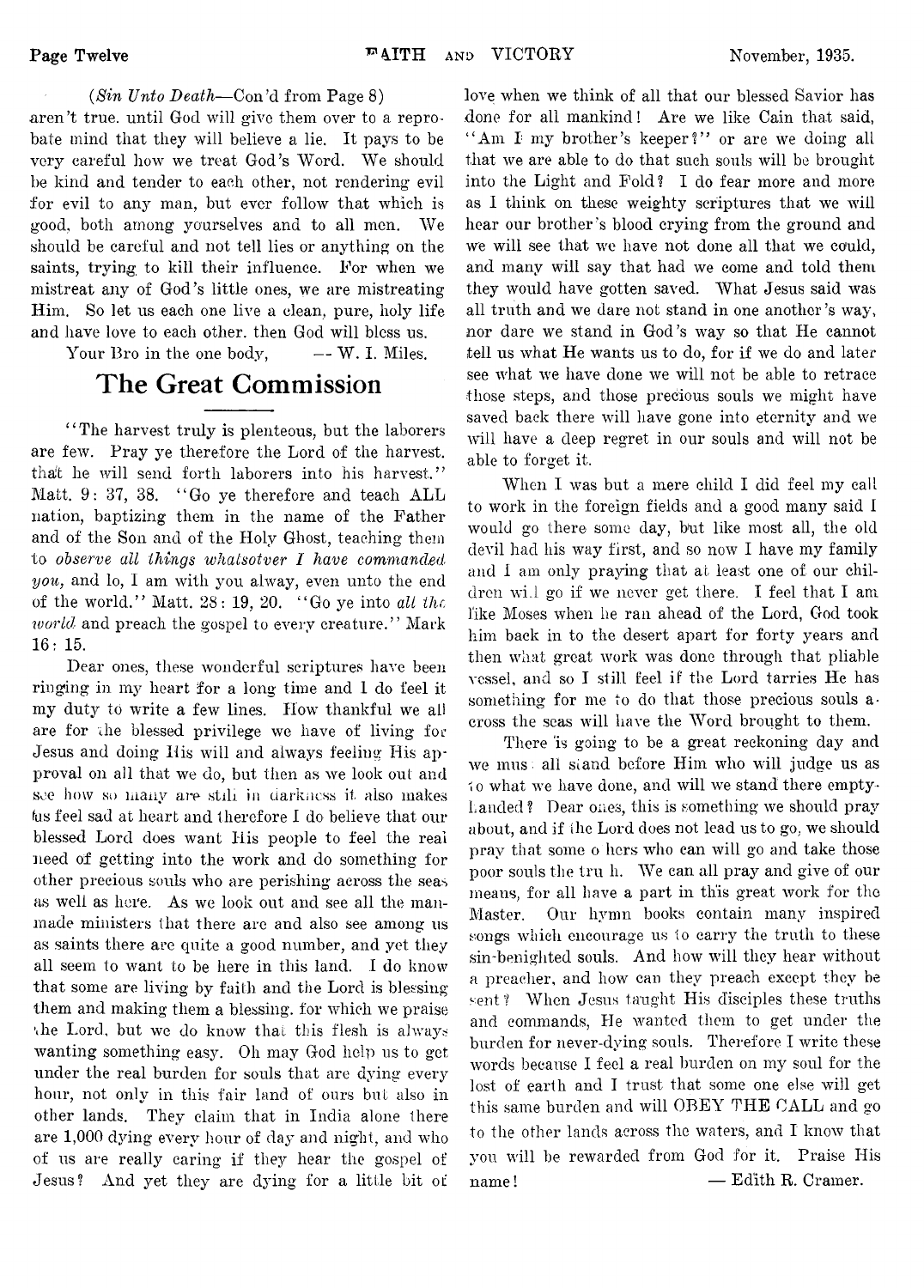*One dollar will send the paper to* 25 *of your neighbors for three months*. *Act nozv!!*

# **Bible Lessons For Sunday Schools And Home Study**

By Sadie E. Orr, Box 370, Hammond La.

#### **Sunday, Nov.** *3,* **1935.**

Home Study For The. Week

Oct. 28— Judah's King Taken Captive. 2. Kings 25: 1- 7.

Oct. 29—Judah Taken Captive. 2 Kings  $25:8-12$ .

Oct. 30—Judah's Temple Despoiled. 2 Kings 25: 13-17.

Oct. 31— Judah's Desolation. Ezek. 12 : 8-16.

Nov. 1— Judah's Sorrow. Lamentations 2: 5- 10.

Nov. *2-*—Judah's Distress. Lamentations 4: 11- 16.

Nov. 3— Devotional Beading. Psalms 107 :10-16.

SUBJECT— Judah Taken Captive.

#### *Lesson Text*, *Printed Portion*— 2 Kings 25: 1- 12.

2 Kings 25:1. And it came to pass in the ninth year of his reign, in the tenth month, in the tenth day of the month, that Nebuchadnezzar king of Babylon came, he, and all his host, against Jerusalem, and pitched against it; and they built forts against it round about.

2. And the city was besieged unto the eleventh year of king Zedekiah.

3. And on the ninth day of the fourth month the .famine prevailed in the city, and there was no bread ifor the people of the land.

4. And the city was broken up. and all the men of war fled by night by the way of the gate between two walls, which is by the king's garden: (now the Chaldees were against the city round about:) and the king went the way toward the plain.

5. And the army of the Chaldees pursued after the king, and overtook him in the plains of Jericho: and all his army were scattered from him.

6. So they took the king and brought him up to the king of Babylon to Riblah; and they gave judgment upon him.

7. And they slew the two sons of Zedekiah before his eyes, and put out the eyes of Zedekiah, and bound him with fetters of brass, and carried him to Babylon.

8. And in the fifth month, on the seventh day of the month, which is the ninetenth year of king Nebuchadnezzar king of Babylon, came Nebuzar-adan, captain of the guard, a servant of the king of Babylon, unto Jerusalem:

9. And he burnt the house of the Lord, and the king's house, and all the houses of Jerusalem and every great man's house burnt he with fire.

10. And all the army of the Chaldees, that were with the captain of the guard, brake down the walls of Jerusalem round about.

11. Now the rest of the people that were left in the city, and the fugitives that fell away to the king of Babylon, with the remnant of the multitude, did Nebuzar-adan the captain of the guard carry away.

12. But the captain of the guard left of the poor of the land to be vinedressers and husbandmen.

Memory Verse—Righteousness exalteth a nation ; but sin is a reproach to any people. Prov. 14: 34.

Central Thought— Sin destructive.

Practical Truth— Disobedience to the prophet's messages from God brought death and captivity to Judah.

#### Suggestions To Teachers

God cared for a black man in time of danger. Results of doing wrong. Nations accountable to God.

#### EXPLANATORY NOTES

As the ten tribes composing the northern kingdom of Israel had in 722 B. C. been swept away by the Assyrian power, so now in 586 B. C. the southern kingdom of Judah fell (as Jeremiah predicted, Jer. 39: 1- 18) before the victorious armies of Babylon.

The price of disobedience was fully paid in the victory of Nebuchadnezzar of Babylon. Zedekiah thought by calling upon Egypt for help, he might be able to win. But it was a failure, and spiritually speaking, it is always failure to go to the world (of which Egypt is a type) for help. "Woe to them that go down to Egypt for help." Isa. 31: 1. Woe surely attended Zedekah! He and his sons were captured, and our lesson tells us his sad fate. Jeremiah told him what would happen to him and told him he would not see it. How sad! He could not see when his eyes were put out. Oh the similarity of spiritual Israel; blind calling darkness light and light darkness. It has been said " the spiritually blind are stone blind." Sin at the bottom caused destruction; it always has and always will. Jerusalem had fallen and it must be destroyed beyond recovery, so fire was set to all the best houses. The Temple, that sanctuary which had stood for 470 years since Solomon's day, was fully destroyed and the people who were able to do service were driven to Babylon. Only the poor and helpless were left in the land. The city was (utterly devastated and the temporal power of Judah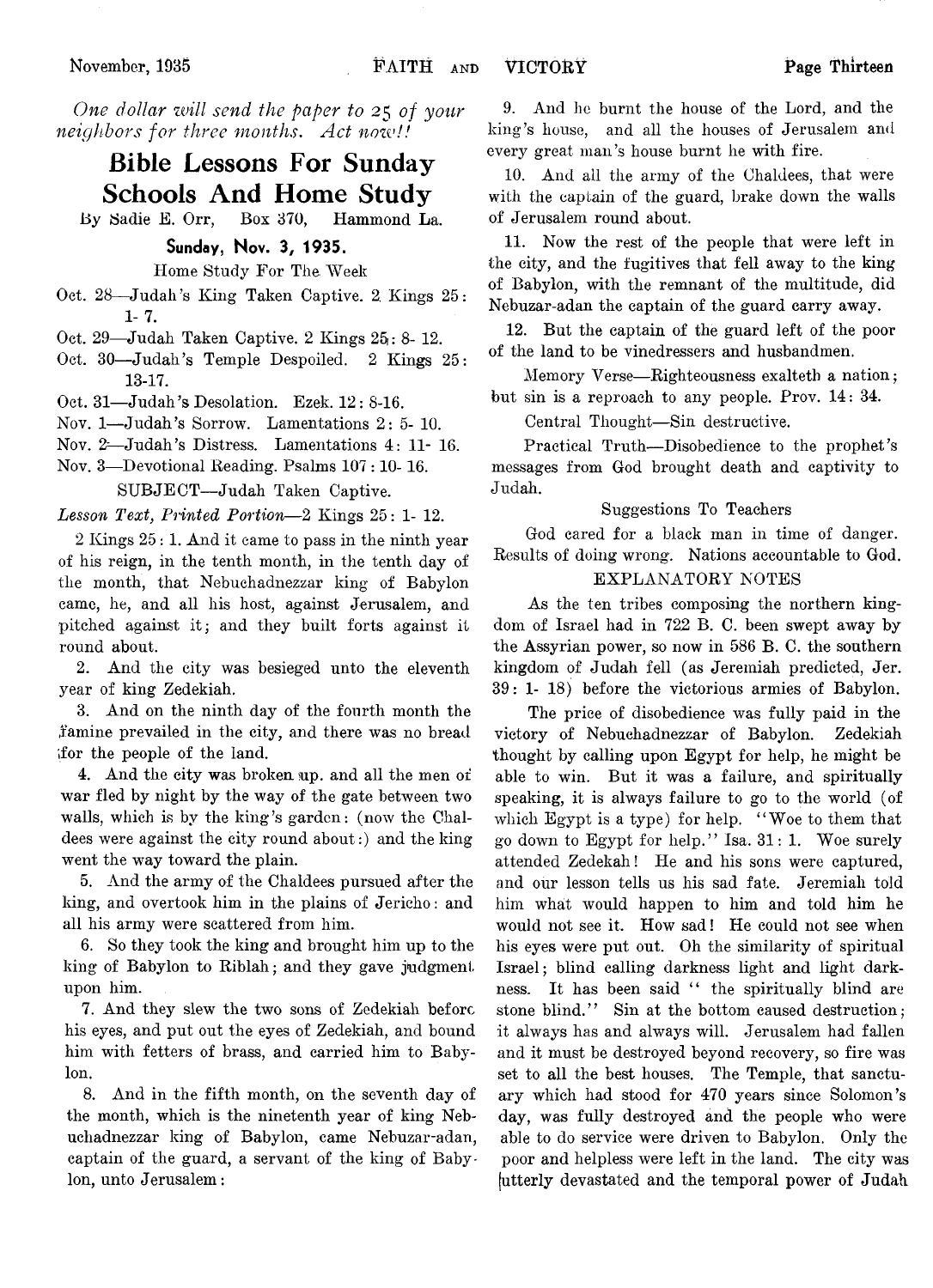was forever blotted out. A sad picture! "Sin is a reproach to any people."

#### **Sunday, Nov. 10/ 1935.**

Home Study For The Week

- Nov. 4-Sin Brings Death. Eack. 18: 19- 24.
- Nov. 5— Penitence Brings Life. Ezek. 18: 25- 32.
- Nov. 6— Responsibilty of Watchman. Ezek. 33: 7- 16.
- Nov. 7— Responsibility for Stewardship. Luke 16: **1- 10.**
- Nov. 8— Responsibility for Conversation. Matt. 12: 31- 37.
- Nov. 9— Responsibility for Conduct. Rom. 14: 1-12 Nov. 10— Devotional Reading. Psalm 125: 1- 5.
- SUBJECT— Ezekiel Teaches Personal Responsibility. *Lesson Text, Printed Portion*— Ezekiel 33: 1- 16.

Ezek. 33: 1. Again the word of the Lord came unto me, saying,

2. Son of man, speak to the children of thy people, and say unto them, When I bring the sword upon a land, if the people of the land take a man of their coasts, and set him for their watchman:

3. If when he seeth the sword come upon the land, he blow the trumpet, and warn the people;

4. Then whosoever heareth the sound of the trumpet, and taketh not warning ; if the sword come, and take him away, his blood shall be upon his own head.

5. He heard the sound of the trumpet, and took not warning; his blood shall be upon him. But he that taketh warning shall deliver his soul.

6. But if the watchman see the sword come, and blow not the trumpet, and the people be not warned; if the sword come, and take any person from among them, he is taken away in his iniquity: but his blood will I require at the watchman's hand.

7. So thou, 0 son of man, I have set thee a watchman unto the house of Israel; therefore thou shalt hear the word at my mouth, and warn them from me.

8. When I say unto the wicked, 0 wicked man, thou shalt surely die; if thou dost not, speak to warn the wicked from his way, that wicked man shall die in his iniquity; but his blood will I require at thine hand.

9. Nevertheless, if thou warn the wicked of his way to turn from it; if he do not turn from his way, he shall die in his iniquity; but thou hast delivered thy soul.

10. Therefore, 0 thou son of man, speak unto the house of Israel; Thus ye speak, saying, If our transgressions and our sins be upon us, and we pine away in them, how should we then live?

11. Say unto them, As I live, saith the Lord God, I have no pleasure in the death of the wicked; but that the wicked turn from his way and live: turn ye, turn ye from your evil ways; for why will ye die, O house of Israel?

12. Therefore, thou son of man, say unto the children of thy people, The righteousness of the righteous shall not deliver him in the day of his transgression: as for the wickedness of the wicked, he shall not fail thereby in the day that he turneth from his wickedness ; neither shall the righteous be able to live for his righteousness in the day that he sinneth.

13. When I shall say to the righteous, that he shall surely live; if he trust to his own righteousness, and commit iniquity, all his righteousness shall not be remembered; but for his iniquity that he hath committed, he shall die for it.

14. Again, when I say unto the wicked, Thou shalt surely die; if he turn from his sin, and do that which is lawful and right;

15. If the wicked restore the pledge, give again that he had robbed, walk in the statutes of life, without committing iniquity; he shall surely live, he shall not die.

16. None of his sins that he hath committed shall be mentioned unto him: he hath done that which is lawful and right; he shall surely live.

Memory Yerse— So then every one of us shall give account of himself to God. Rom. 14: 12.

Central Thought— Personal responsibility.

Practical Truth— How we need God to teach us how to prepare to meet our personal responsibilities.

#### Suggestions To Teachers

Duty of a watchman. Does God care what we do? Individuals accountable to God.

#### EXPLANATORY NOTES

Ezekiel teaches personal responsibility to God and declares death for the sinning soul and pardon for the penitent heart.

The watchman can deliver his own soul by faithfulness, and throw the responsibility on others whether righteous or unrighteous. The walchman in our lesson was to hear the word from the mouth of God. Oh the discordant messages given out these days as a word from God's mouth! Dear souls, the Deceiver is busy, giving messages from every deceptive source, and if you are not watchful you will be deceived. Repentance and a forsaking of sin is God's wav to life, spiritual life, a life of peace and power through tlie atoning Blood.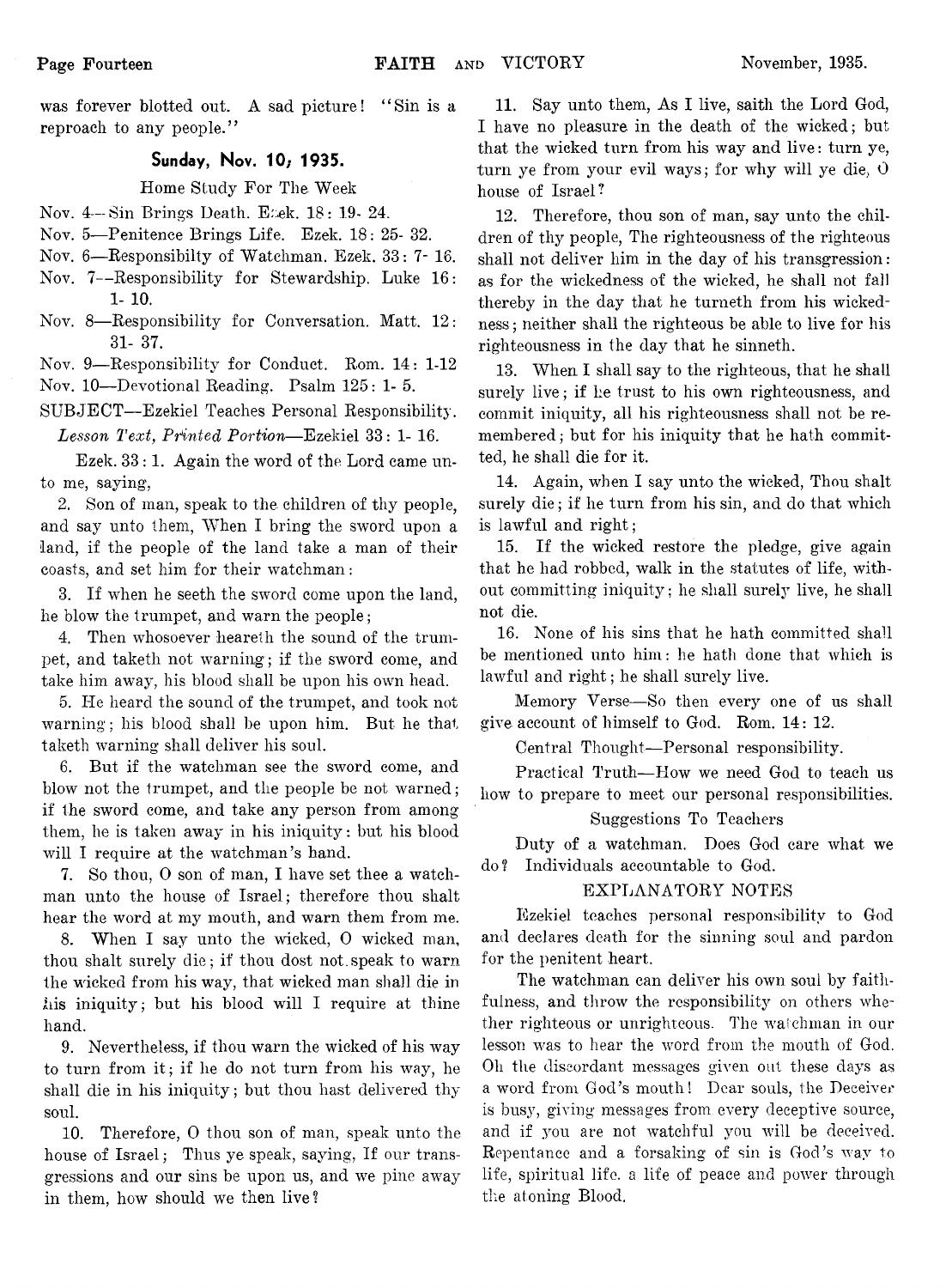Ezekiel gives individual responsibility to God. 1. "Thou son of man." 2. In position, "I have set thee." 3. In knowledge, " Hear the word at my mouth." 4. In service, " Give them warning from me." 5. In repentance, "Turn ye from your evil ways; for why will ye die"? Never-dying soul, life is more than breathng, eating and sleeping. Life is work, joy and peace and service in the Holy Spirit, Greater responsibility!

#### **Sunday; Nov. 17; 1935.**

Home Study For The Week

Nov 11— The Return from Captivity. Ezra 1:1-6.

Nov. 12— Thanksgiving for the Return. Fsa. 126: 1-6.

Nov. 13— Chastisement for Disobedience. Lev. 26: 27- 36.

Nov. 14— Sorrow for the Exiles. Psa. 137: 1- 9.

Nov. 15— Confession and Supplication. Dan. 9: 26-23.

Nov. 16—Forgiveness and Redemption. Isa. 44: 21-28.

Nov. 17—Devotional Reading. Psa. 124: 1- 8.

SUBJECT— The Return From Captivity.

*Lesson Text*, *Printed Portion*— Ezra 1:1-6; Psa. 126 : 1 to 6.

Ezra 1: 1. Now in the first year of Cyrus king of Persia, that the word of the Lord by the mouth of Jeremiah might be fulfilled, the Lord stirred up the spirit of Cyrus king of Persia, that he made a proclamation throughout all his kingdom, and put it also *in* writing, saying,

2. Thus saith Cyrus king of Persia, The Lord God of heaven hath given me all the kingdoms of the earth, and he hath charged me to build him a house at Jerusalem, which is in Judah.

3. Who is there among you of all his people? his God be with him, and let him go up to Jerusalem, which is in Judah, and build the house of the Lord God of Israel, (he is the God,) which is in Jerusalem.

4. And whosoever remaineth in any place where he sojourneth . let the men of his place help him with silver, and with gold, and with goods, and with beasts, besides the freewill offering for the house of God that is in Jerusalem.

5. Then rose up the chief of the fathers of Judah and Benjamin, and the priests, and the Levites, with all them whose spirit God had raised, to go up to build the house of the Lord which is in Jerusalem.

6. And all they that were about them strengthened their hands with vessels of silver, with gold, with goods, and with beasts, and with precious things, besides all that was willingly offered.

Psa. 126: 1. When the Lord turned again the

captivity of Zion, we were like them that dream.

2. Then was our mouth filled with laughter, and our tongue with\*singing: then said they among the heathen, The Lord hath done great things for them.

3. The Lord hath done great things for us; whereof we are glad.

4. Turn again our captivity. 0 Lord, as the streams in the south.

5. They that sow in tears shall reap in joy.

6. He that goeth forth and weepeth, bearing precious seed, shall doubtless come again with rejoicing, bringing his sheaves with him.

Memory Verse— The Lord hath done great things for us; whereof we are glad. Psa. 126: 3.

Central Thought—Deliverance from captivity.

Practical Truth—Obedience to the edict of King Cyrus.

#### Suggestions To Teachers

Song sung when God's people went home. Thanksgiving for God's care and helping them to make a new start.

#### EXPLANATORY NOTES

We have been having Jeremiah's "story" and " message to Israel" during the time they were being carried into captivity. The first deportaton from Jerusalem in 606 B. C. included Daniel. The second in 597 B. C. included Ezekiel, and the third in 586 B. C. marked the final fall of Jerusalem. Counting from the first deportation by Nebuchadne zar to the first return from exile under Cyrus in 536 B. C. we [find the exactness of Jeremiah's prophecy a half century before its fulfillment. Jer. 29: 4- 14.

We have for this lesson the proclamation of King Cyrus as God stirred up his spirit to build Him a house in Jerusalem and the song sung by the returning exiles. The spiritual meanng as a type is typical of dear souls down in spiritual Babylon. Many have never heard the call, 'Come out of her, my people.' and many who have heard the call and come out have lost the vision and are walking back of light, and many calling light darkness and darkness light. But praise God, to some the song of deliverance is still being sung, and they are so glad to proclaim the exclusive Christ— the one Body. Only the twice born and filled with the Spirit are members of this body. It is glorious to be able to sing, "I was a captive, but mercy released me." Not only released me from sin in the world, but from the sin in spiritual Babylon. Dear souls, mark well your ways, "There is a way that seemeth right unto a man, but the end thereof is